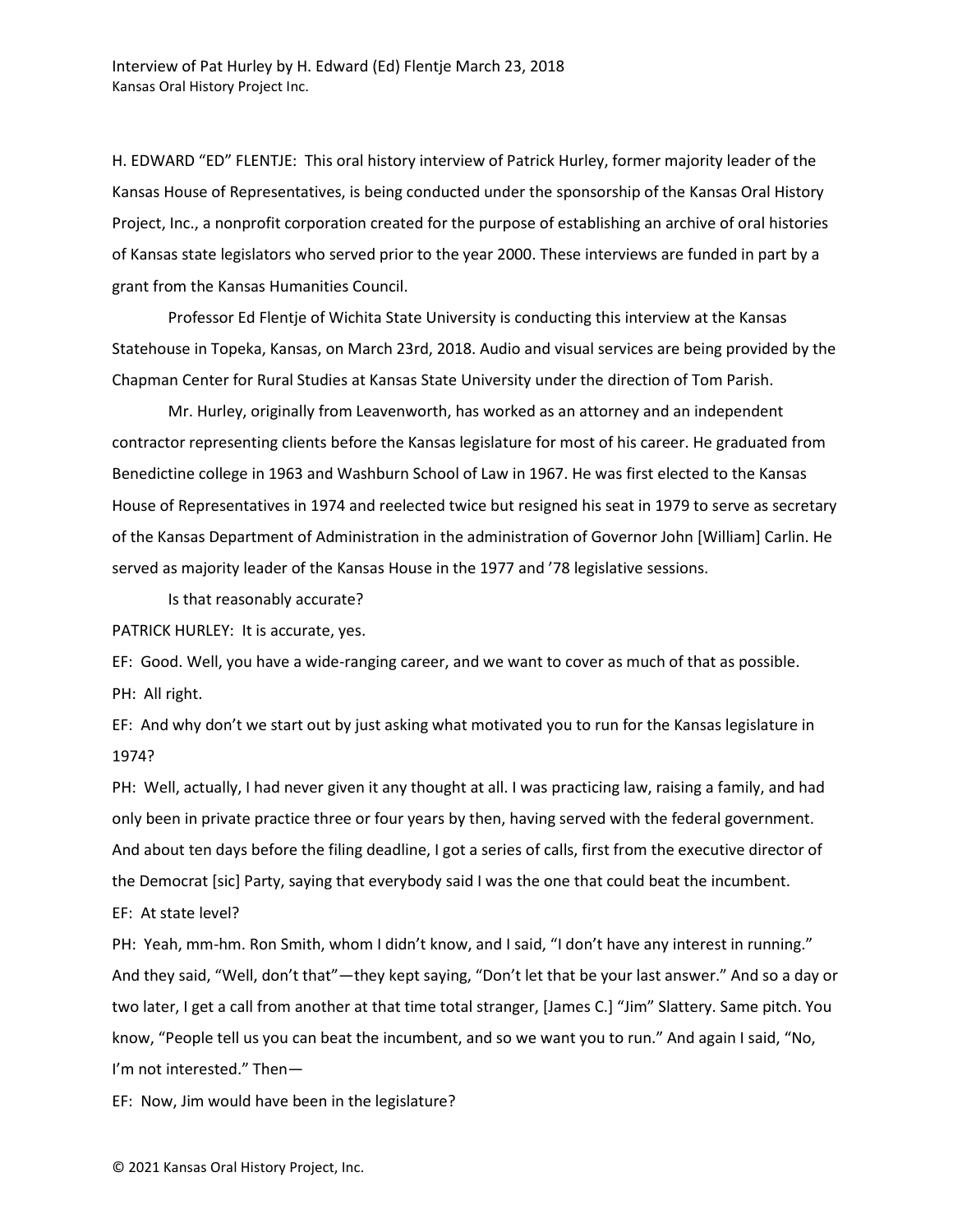PH: He was, yeah.

EF: The Kansas legislature.

PH: Yes, he was. And so then I get a call—the next call I get a day or so later is a fellow named John Carlin. Same pitch, you know, and my same answer: "I'm not interested, but I'll find somebody." And so the next time I talk to them, it was [Richard C.] "Pete" Loux [pronounced LUX] that called me. And I said, "Well, I've got a guy that once served as a Democrat in that seat, and he's interested in filing, so thanks for all the calls, but I won't be filing."

And then guy calls me—he was a friend of mine, and he as the head of the Leavenworth County Health Department, City-County Health Department. He said, "Well, the attorney general's office called me and said that I'd be violating the [federal] Hatch Act, because we got some federal funding," which I later found out was not an accurate characterization. And so I had told them, "Well, this guy's gonna run, so I'm not filing." But then, you know, when he calls me to say, "I can't run now because of the Hatch Act," I didn't say yet that I would, but I finally did. And the long and short of that, I filed about eleven o'clock on the last day, when they cut off at noon.

And they had promised me two things: one, I would have no opposition in the primary, and they would raise money for me. And so I go back to my law office, get a call asking if I know So-and-so, and I said, "Yes, he's the guy that I wanted to get to run, who has served in that seat before. Why?" "Well, he filed fifteen minutes after you did." And I said, "Well, I think I can beat him." And then he said, "Well, do you also know So-and-so?" And I said, "Yeah, he held the seat about ten years ago. Why?" "He filed right after the other person filed."

So anyway, I ended up having to defeat two former legislators in the primary and the incumbent in the general, and I didn't get a dime of financial support to help. But I was young enough that I went door to door in the primary and door to door—and I didn't do it just Democrats; I did it every door. And because my family went back more than a hundred years on both sides in Leavenworth, it seemed like almost every door I knocked on, if they didn't know me, they knew my cousins or my parents or something. So anyway, that's how I got in. I really had never, ever given any thought whatsoever to running.

EF: Sounds like a full-court press. How did you get on their radar?

PH: I later learned that a very, very good friend of mine, whom I had grown up with, that later became chief justice of the Kansas Supreme Court, [Robert E.] "Bob" Davis, had recommended me and said, you know, "I've known him all my life, and I think he can defeat the incumbent," and so I had Bob to thank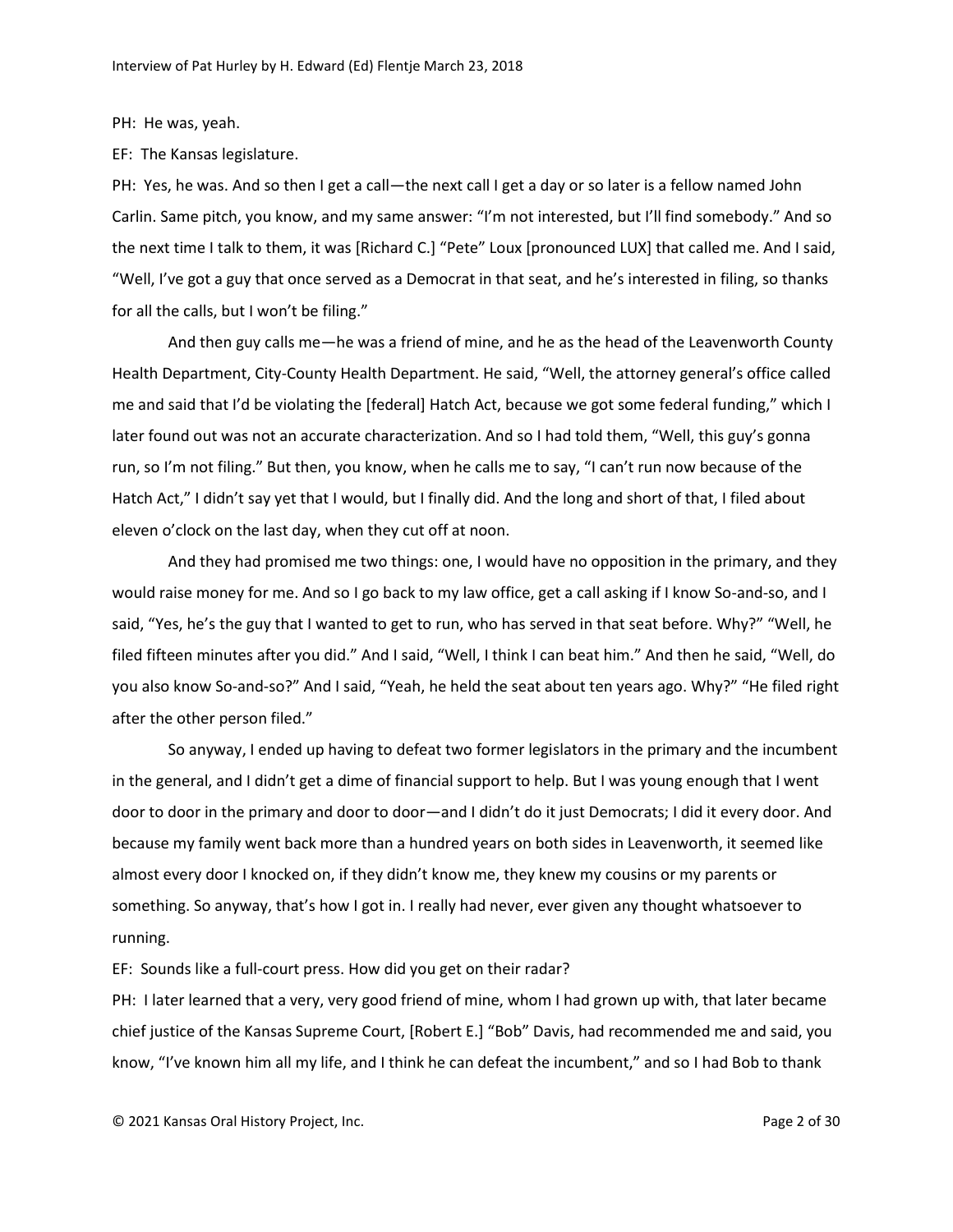for all these calls I was getting. And I also later learned, through my years in politics, that if the first guy tells you no, then the next guy you call, you say, "Everybody says you're the guy that can win the seat," so anyway, it's—

EF: A hundred years. Was there any political history in the family?

PH: No, not that I am aware or recall, but, again, I know my father's family went back to the 1860s, and my mother's went back to the early 1900s, and I had a lot of cousins, an awful lot of relatives, not all in my district, a lot out in the county, but because they had lived there and grown up themselves there, truly I seemed to, you know, know about everybody in the city and was practicing law there and so forth.

EF: Were you a committed Democrat?

PH: I had been. First president I was old enough to vote for was John F. Kennedy, and I had the good fortune of getting to see him in person and hear him speak when I was in college. He was speaking in Kansas City, and carloads went down from what was then Saint Benedict's, all boys, now it's Benedictine. And from then on, I just was kind of hooked to politics, it seemed like.

EF: You win, defeat—there was a Republican incumbent, too,—

PH: Yes, right.

EF: —as well as the primary.

PH: Yes, that's right.

EF: And was there some issue in the campaign?

PH: Yes, there was one issue aside from people's familiarity with either me or my family. The incumbent worked for the Leavenworth School District. He was a friend of mind, and he's deceased now, long deceased. But he, having worked for the School District, and still was working for them, was against due process for teachers. And if you remember Bob Wooten—Bob was with KNEA [Kansas National Education Association] then, and they came over and interviewed me. And basically, I said, "Well, if I run"—or this may have been after I filed, even—"I want two things to happen. One, teachers in every audience where we jointly appear and two, to be asked the question as to my position on due process for teachers." And that occurred every place we jointly spoke. And my answer was: "As a lawyer, I can't imagine denying due process to anyone." And the incumbent struggled for any kind of answer that sounded at least that logical, and never could come up with a good answer."

EF: Well, it doesn't sound like you went into this without some political savvy and skills.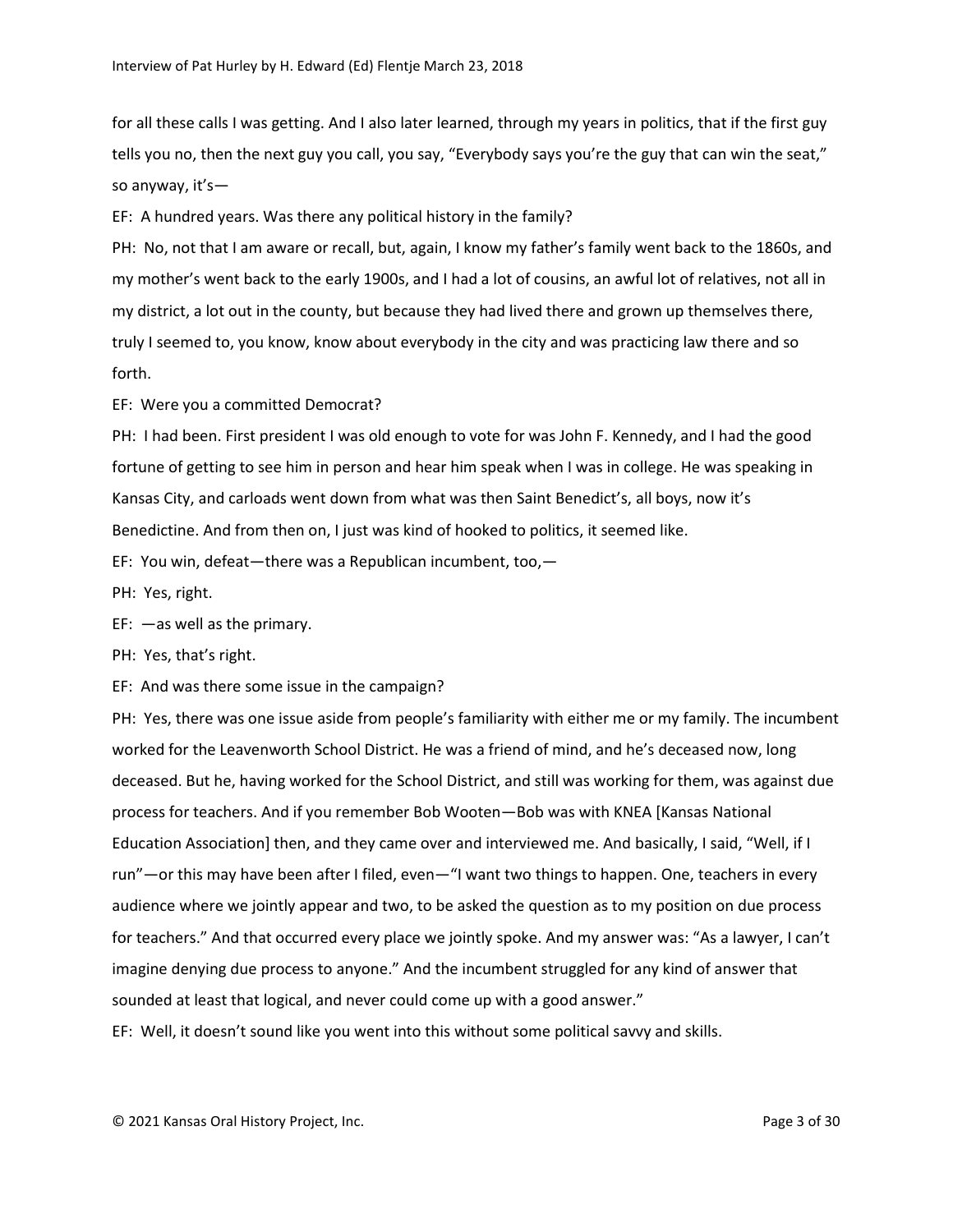PH: I think it was more the legal training. I had tried a lot of cases. The five years I was with the federal government, I had the good fortune—I had an awful lot of good fortune in my life, things happening by happenstance, but because I went to work with the federal government in the middle of a school year, in January, I was assigned to the designated trial attorney, whereas all these other young attorneys were doing work that never got them into a courtroom, and so I was in a courtroom the whole five years and then got called by judges within a month of going into private practice in Leavenworth to take some major cases out of the penitentiaries or what have you, so I had had a lot of—an awful lot of trial work. And, you know, that gives you an advantage, I think, the education does. And this person that I ran against was educated as well, but that seemed to be an issue that would make a difference. EF: So you're in the legislature. [Robert F.] Bennett is governor. [Duane "Pete"] McGill is [speaker of the House]. What do you remember about the first two years? You're a back bencher. You're a freshman. PH: That's correct.

EF: You're not supposed to speak or anything, are you?

PH: Well, no, and I learned that pretty quickly, too, that you could speak too much, and then people paid no attention to you, so I was selective about when I would go down and what issues I would address. But I had the experience of — do you want me to tell a story that I was telling you at lunch? EF: I think you should.

PH: Okay. Well, being a Democrat, I was in the minority those first two years, and we were advised that there was going to be a debate on a bill that would give the attorney general, who was a Demo- —or, excuse me, give the Legislative Council the same powers that the attorney general had by statute, and the attorney general was a Democrat, so the Republican majority was going to run a bill. And they were only going to allow one person to speak from each side of the aisle, and the majority leader, then majority leader of the house, Representative [Donn James] Everett, from Manhattan, who was a lawyer, was going to speak for the Republicans. I was asked by the minority leader to be the spokesperson for the Democrat side of the issue, and so I went to the law library here and did all kinds of research and brought all kinds of books down with me, and I took it very seriously. The majority leader, who was a good friend, did not take it that seriously, and so I was grilling him and interrogating him, and the whole body, explaining different powers that the attorney general had that made no sense for Legislative Council, whom, by the way, I had also talked to and didn't really want the bill passed. And so then when they voted, it was a straight party-line vote. But interestingly, when I went back to my back row, I got a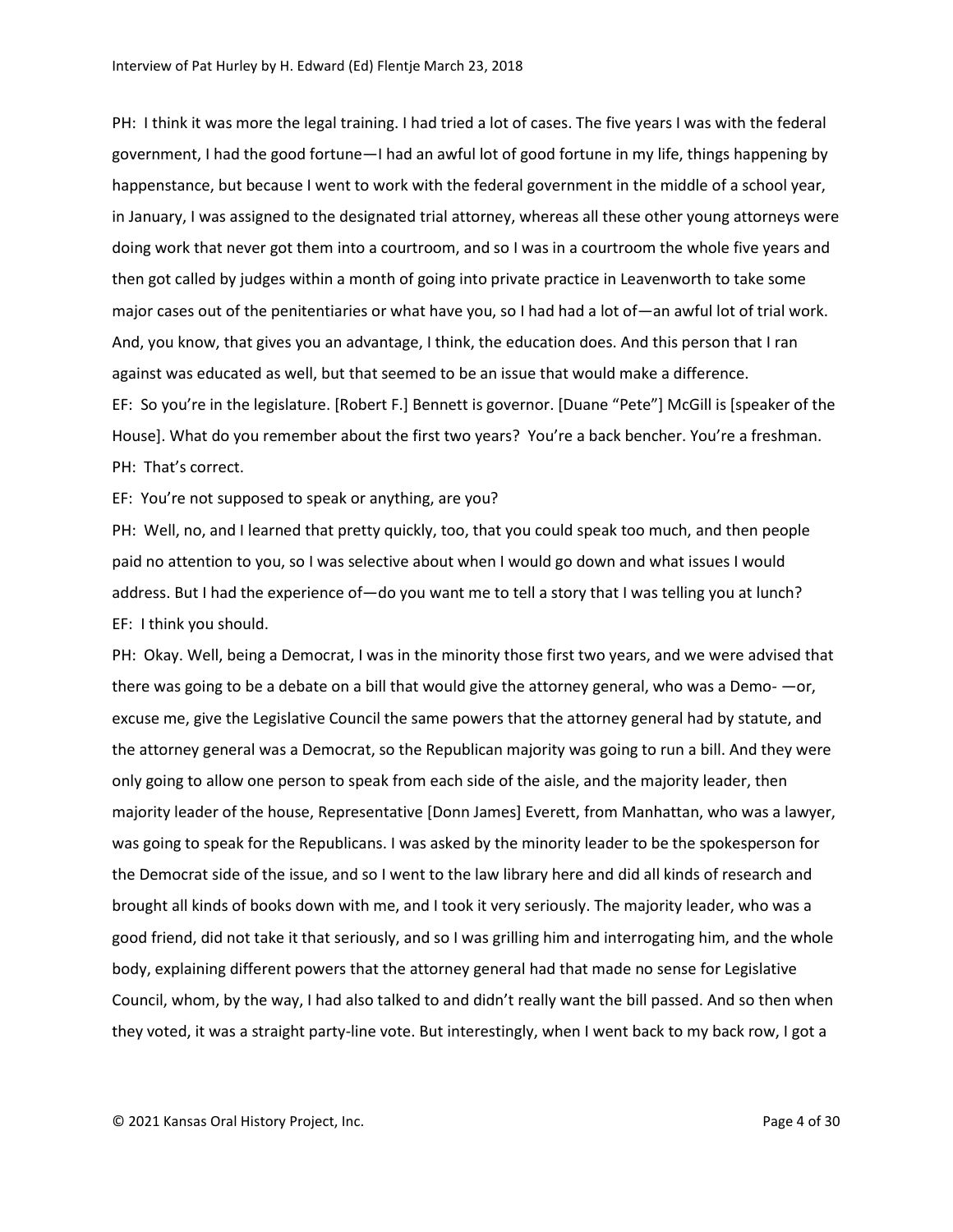standing ovation from both sides of the aisle for the work I had put into it. And so that was my very first session in the legislature.

EF: Was that early in that session?

PH: Oh, I don't recall when it was, but—

EF: You remember it well.

PH: Well, one of the other things is I commuted every day to Leavenworth because I had family, went into my law office at night, would dictate and leave stuff for my secretary, and Fridays I'd go back and—I had law partners but, you know, I had to stay somewhat involved with clients, so I—as I recall, I stayed with somebody, [James C.] "Jim" Slattery or somebody overnight in order to stay and do the research. So that was kind of the highlight of my first—very first session of the legislature.

Then in between my first and second sessions, still in the minority, the minority leader [Richard C. "Pete" Loux, pronounced LUX] was appointed by Governor Bennett to the Corporation Commission, and the assistant minority leader was John Carlin. And he was moved up to minority leader, which put him in the front row, and he called me one day in between sessions and told me that he was going to move me to the desk right behind him, and he wanted me to study, between sessions, four major issues. I don't recall all of them right now, but he knew were going to be issues that Governor Bennett was going to be seeking legislation on and that the Democrat Party would be opposing.

And so I functioned as a result of that—and these issues did come up and were debated. I was functioning like a floor leader in my second session in the legislature. An so then, in the next election—it would have the the '76 election—I got a call about two o'clock in the morning by one of the Democrat legislators telling me, "Believe it or not, we're in the majority."

EF: After the '76 election.

PH: Yes. And I said, "I don't believe it. Put somebody else on the phone." And so it was confirmed that we went from—we had been 53; we went to 65. Of course, a majority is 63 in the House. And so, again, by way of John Carlin having become minority leader just for the one session, he and I talked, and he said he was going to run for speaker and pretty logically, as minority leader, suggested that I ought to consider running for majority leader. And I did and was unopposed and was elected, and so in '77 and '78 we worked very, very closely together as speaker and majority leader.

And also, you might recall, it was 21-19 Republican over Democrat in the Senate. And Senator [Norman E.] Gaar pretty well controlled 21 votes. Senator [John Francis "Jack" Steineger would the 19 Democrats, and there were about five, including Senator Gaar, from which they could draw the other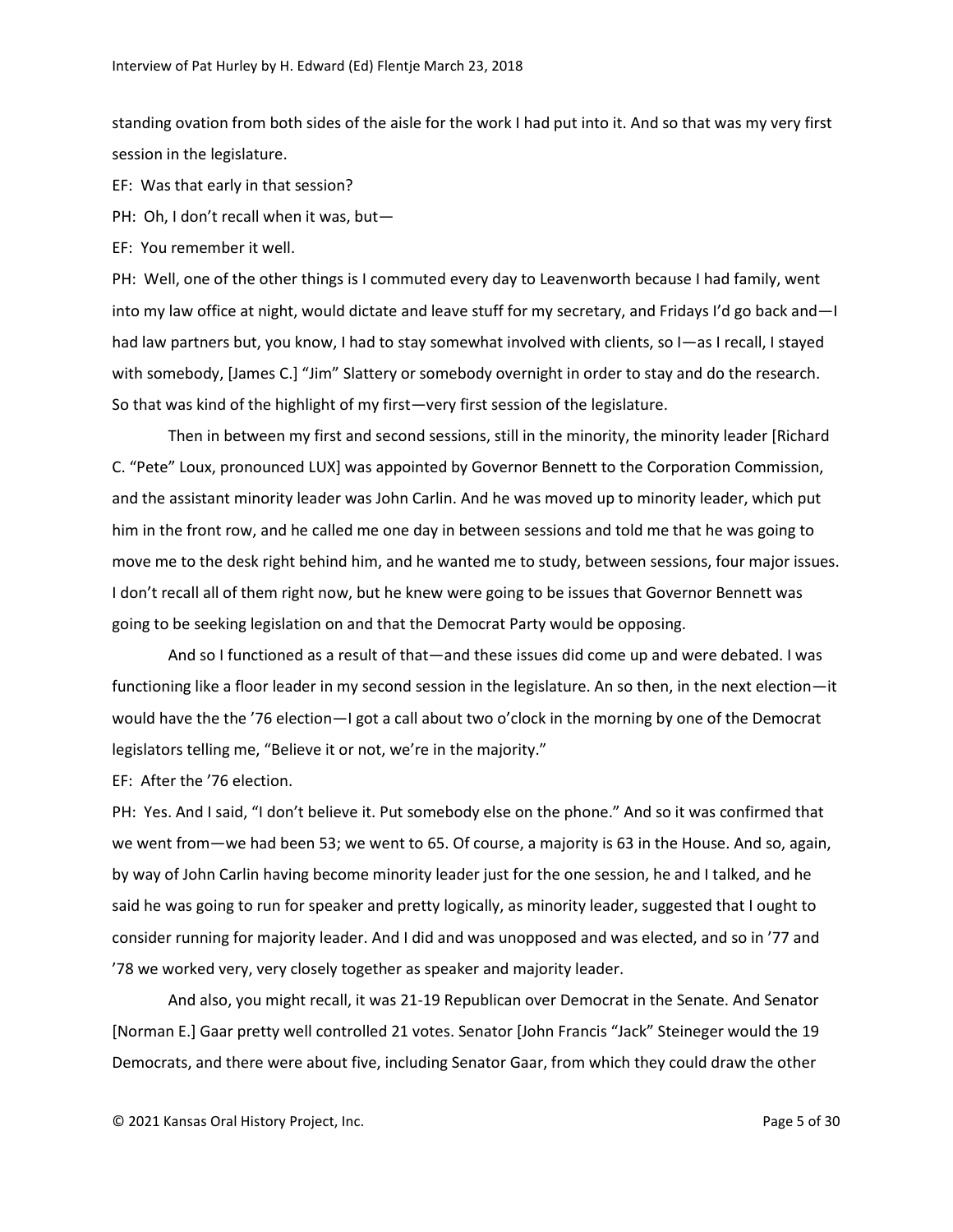two and effectively send about any piece of legislation that we wanted down to Governor Bennett. And the majority leader, when he would call us down to tell us what he thought of legislation that was either coming or already on his desk—I had a great deal of admiration for Governor Bennett. Just two attorneys. He didn't take anything personally, at least not to our faces. But then he would—and the bills that we were talking about—I mean, it was a handful, but they weren't, you know, radical. One of them was setting certain rates for income tax where it had been a flat rate for everybody, for example.

And he would write these scathing messages on those particular pieces of legislation that would read just like a veto message, and it would go on and on, and I loved his messages. I loved his State of the States because he was so articulate and very bright. But then he would allow it to become law without a signature. So he never did veto any of that particular set of bills that we sent down. They got through both houses and went down to his desk, so—

EF: I think that bill you're talking about allowed the highest income tax rates in the state's history, and later got reduced, but—

PH: Yeah. I'll tell you a funny story—I hope not to be digressing—about that. I had, later that year, during the session, being an Irishman, 100 percent Irish—we had a St. Patrick's Day dinner, and I had John Carlin, Jim Slattery and Bill Reardon as guest speakers there. And Slattery had carried the bill. EF: Which?

PH: The tax bill. And he was explaining, and, of course, Jim's a smart politician, and he kept saying to the au- —we had a couple of hundred people there, and he kept saying, "And so you'd have to only be in the top five percent of taxpayers to have an increase." And there's a guy that I knew well in the audience, who keeps waving his hand while Jim's speaking, and Jim leans over to me and says, "Do you know that guy?" And I said, "I know him very well." He says, "Well, who is he?" And I said, "He's one of the five percent."

## EF: [Laughs heartily.]

PH: So anyway, it was a very enjoyable period. And I actually was reelected to a third term unopposed. I was unopposed after I won the first time, I was unopposed a second time in '76, and then I ran again when John Carlin was running for governor. I ran for my House seat again before I resigned, and was reelected. And then, again, he and I—I was very involved with his campaign, and in those days, they didn't provide any space for an elected governor before he was sworn in, so we had to run the transition from the speaker and the majority leader's offices. And I remember that was one of the first things he said he was going to do as governor, is provide funding for future governor-elects to be able to obtain

© 2021 Kansas Oral History Project, Inc. Page 6 of 30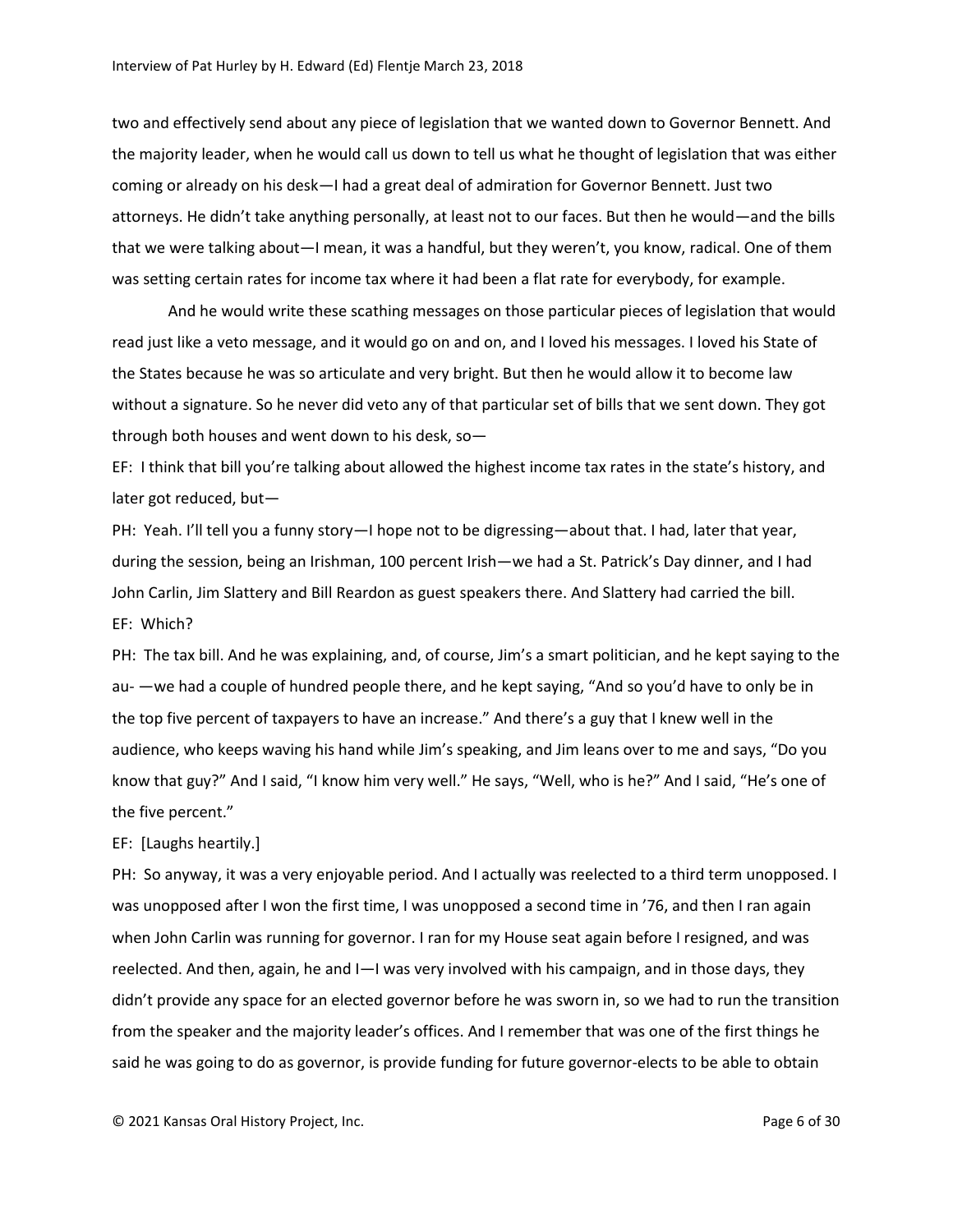space, and I think now they even provide some in this building. But—so, again, we worked through that transition together, and as a result of that, we began talking about whether I would be interested in going into his administration. And ultimately I did, as secretary of administration.

EF: I'm going to come back to that.

Based on what you described, John Carlin is assistant minority leader. He gets elevated— PH: Right.

EF: —to minority leader. Then he becomes speaker.

PH: Right.

EF: You and John Carlin must have hit it off real quickly. I mean, you're a freshman. I don't remember how long he was there, but he'd been there—

PH: I think he'd been a couple of terms, at least, before that.

EF: Yeah, he'd been there a while.

PH: Yeah, and I didn't know him at all previously. You know, I didn't know him well my first—

EF: Was it this defense of the—

PH: Well, I think he observed that, you know, I would work hard and apparently could handle issues, because, as I said, I was still happy with freshman in the far back of the chamber, and when Pete Loux went to the KCC [Kansas Corporation Commission] and John was going to move up as minority leader, that's when he contacted me and said that he was going to move me from my back seat to right directly behind where the minority leader sits.

EF: That sounds like an assistant minority leader.

PH: Almost.

EF: For that one—

PH: Functioning that way.

EF: —year.

PH: And that's, I think, what led to my running for majority leader and not having opposition, because I had really functioned that second session on major issues virtually as an assistant minority leader or floor leader or what have you. And actually, in those days, as anybody that was in the legislature—and you were around the process—both sides of the aisle really got along well. I always used to describe the process in those days as one in which in the House they locked up 125 people for ninety days, made them deal with a whole lot of issues, arrive at compromise on those issues and leave as friends. And that's really how it worked in those days. So you know, I interacted with people on the other side of the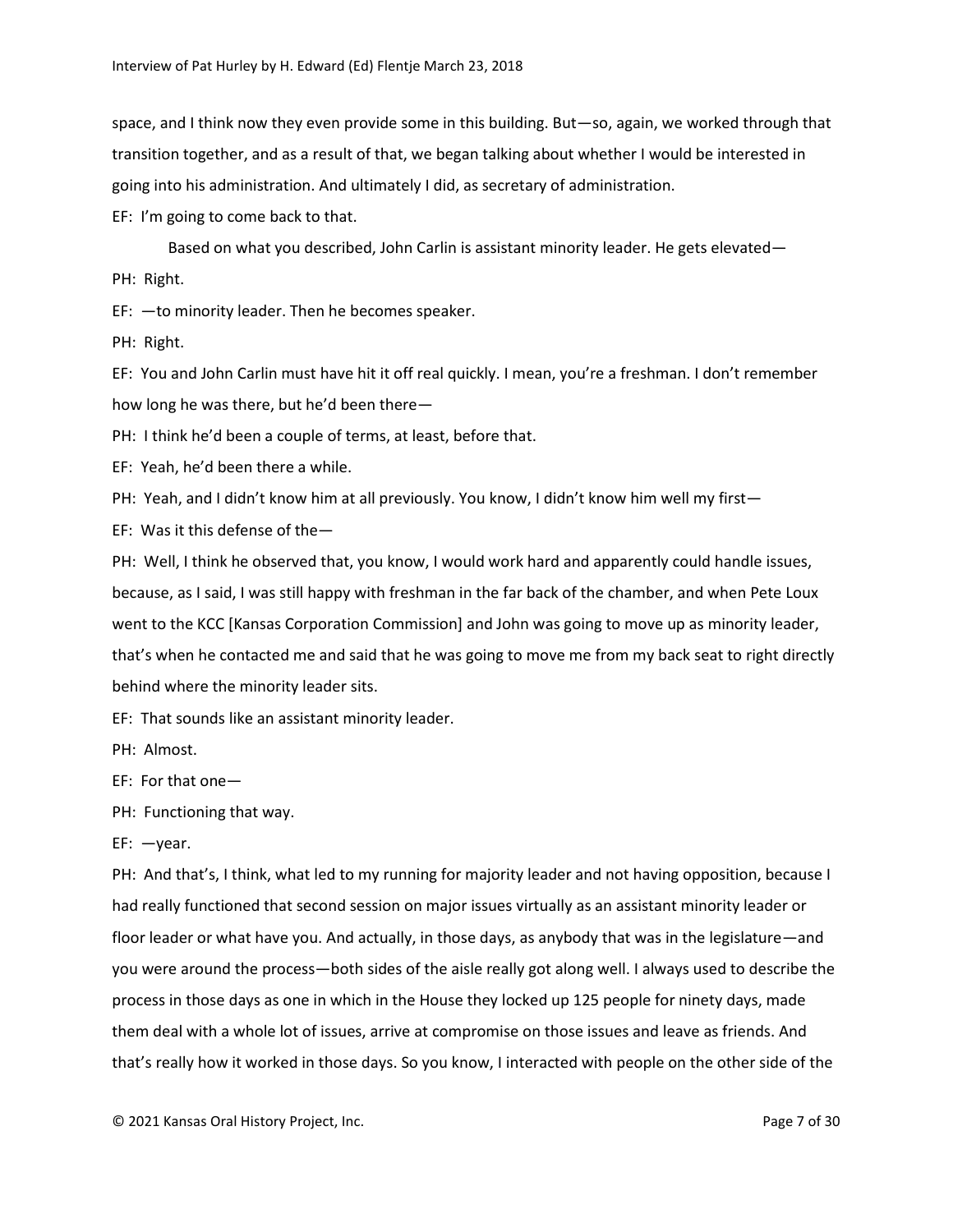aisle, no matter which—whether I was in the minority or when I became the majority leader. Still worked—Wendell Lady was the minority leader then. Wendell and I worked very well together. And just any number of—[John Michael] "Mike" Hayden was in the legislature then. We were friends then; we're friends to this day. I can't say whether that's different today than it was then, but that's really how the process worked then.

EF: Let's focus a bit on your second term. You're majority leader.

PH: Mm-hm.

EF: Your colleagues have elected you to majority leader of the House. How do you remember that those two years, those two sessions?

PH: Well, very fondly. More importantly, again, John Carlin being the speaker, and as you know, the majority leader and the speaker's offices are back behind the chamber, so we interacted and discussed the agenda, discussed how we were going to get bills out of committee. I mean, we discussed virtually everything every day of the session. And, you know, I think that led to that kind of a close working relationship.

Jim Slattery was the speaker pro tem. He was very actively involved with us in a lot of those discussions, although his office was not behind the chamber, where we could see each other any time we wanted to, or visit. We set the calendar jointly. Really did everything jointly. Just came to understand each other. Thought very much alike. I know later, when I became secretary of administration and was in the Capitol, down the hall from the governor, I got to where I felt almost like I could finish his sentences, because we were so close and so compatible. And just very enjoyable.

EF: You mentioned the tax issue. Other issues that come to mind in that—

PH: I'd have to give thought to—

EF: Death penalty?

PH: Oh, yes, I certainly remember—

EF: And, of course, that comes over again.

PH: Yeah, that had actually come up while we were in the legislature, both of us. We both voted against it, just on our personal beliefs, but then when John was running for governor, somewhere during his campaign, where he was out around the state, he had indicated that he would be willing to support the death penalty if—if he were governor. And I don't remember the words exactly, and I wasn't there when he said it. We certainly had discussions about it after he said it, only because I anticipated the box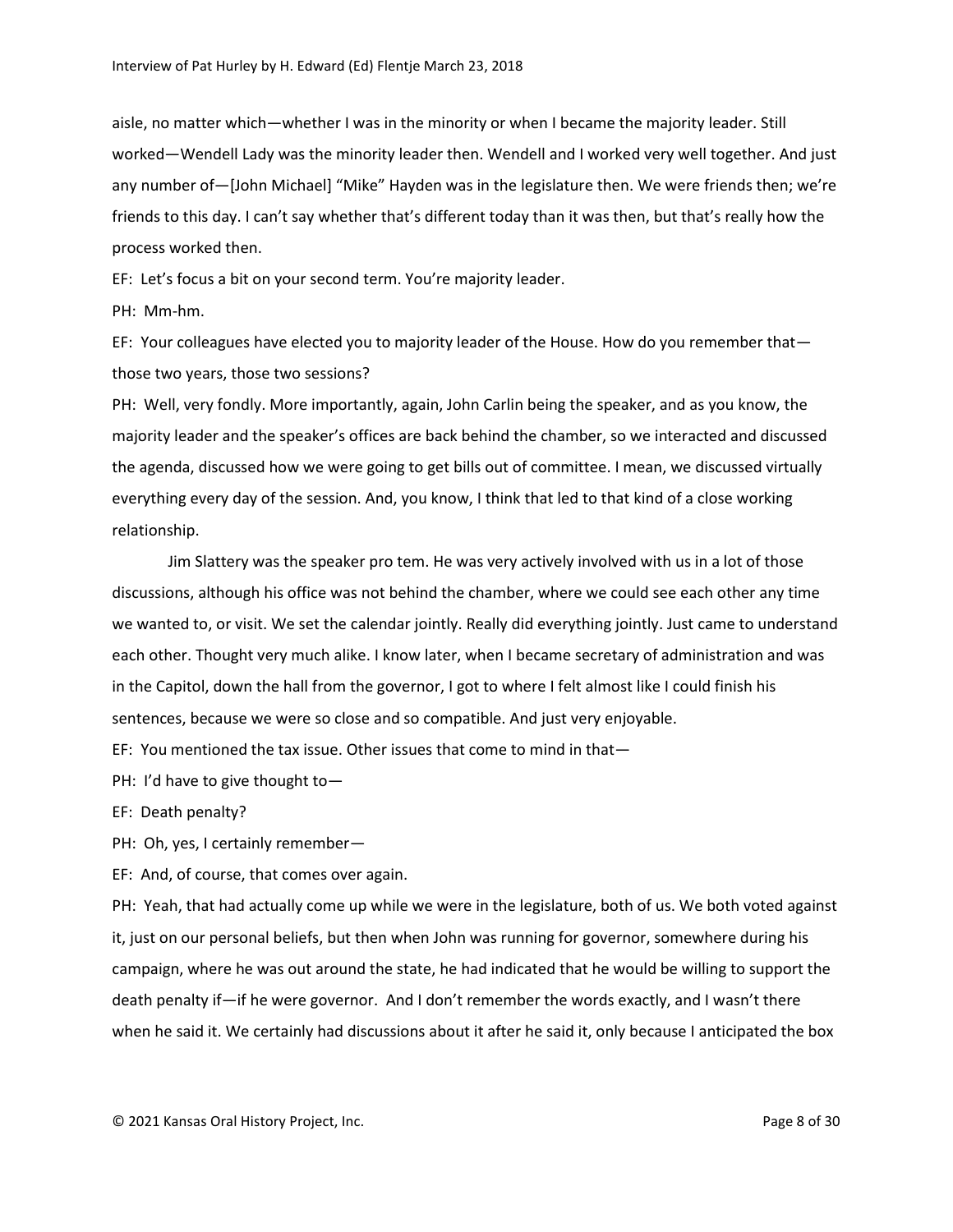it would put him in. And not surprisingly, as a result of that, I think—he was governor eight years, two terms. I believe they put a death penalty bill on his desk every one of those eight years.

And an interesting little sidebar to that is then he was succeeded, as you well know, by Governor Hayden, and I don't think they put a death penalty bill on Governor Hayden's desk one of his four years. And obviously, what that was a reflection of is they knew that Governor Carlin would veto it, so you'd vote for it, to put it on his desk. And some of the same people that were personally against it but voted for it, for political reasons or whatever, no longer voted for it when Mike Hayden was governor.

To go back to the first time that happened, because of—he really—I'm talking about Governor Carlin now—really struggled intellectually when the bill—the first year the bill was put on his desk because of what he had said when he was campaigning, and yet he was personally against it. And one of the processes that I established with his policy people was that—I had two rules—because I met with them every day, because I was in the Capitol—my office was, as secretary. And, one, that I never wanted them to give him a policy recommendation that had any inaccuracies in it, and, two, I never wanted them to talk about it publicly before he did. Logical rules, but rules that I was serious about.

And so when the bill—and to evaluate bills as to what—not only what the effects were but what the options were, and we literally established a process and went through it whereby there might be two or three options on a particular bill that led to whether to sign it or whether there was a problem with it. We had I think seven people that read every bill that was passed. I was the last one to read every bill. And we had a chart where you checked if it was okay to sign or if there was any question about it by any of the seven that read it, they checked another column, and that meant you were going to discuss it with the governor. And if there were controversial bills like the death penalty, we would analyze options, and I would present those to him in meetings. But the policy people would be there, too.

And on the dea-  $-i/m$  telling you all this by way of the first year the death penalty was put on his desk, we had a really lengthy discussion about the particular bill. And as a lawyer, I had analyzed it, and you could have made an argument that it could be vetoed because of the way it was written, or you could veto it because certain things were included or not included, or you could veto it for all time. And we must have debated that an hour or more and had several staff people in there, and he—John Carlin was a great one for listening. And he just listened to all the arguments, and finally he said, "I'm leaving for Cedar Crest [the Kansas governor's mansion] for dinner. Prepare a veto message."

EF: To you.

PH: To all of us.

© 2021 Kansas Oral History Project, Inc. Page 9 of 30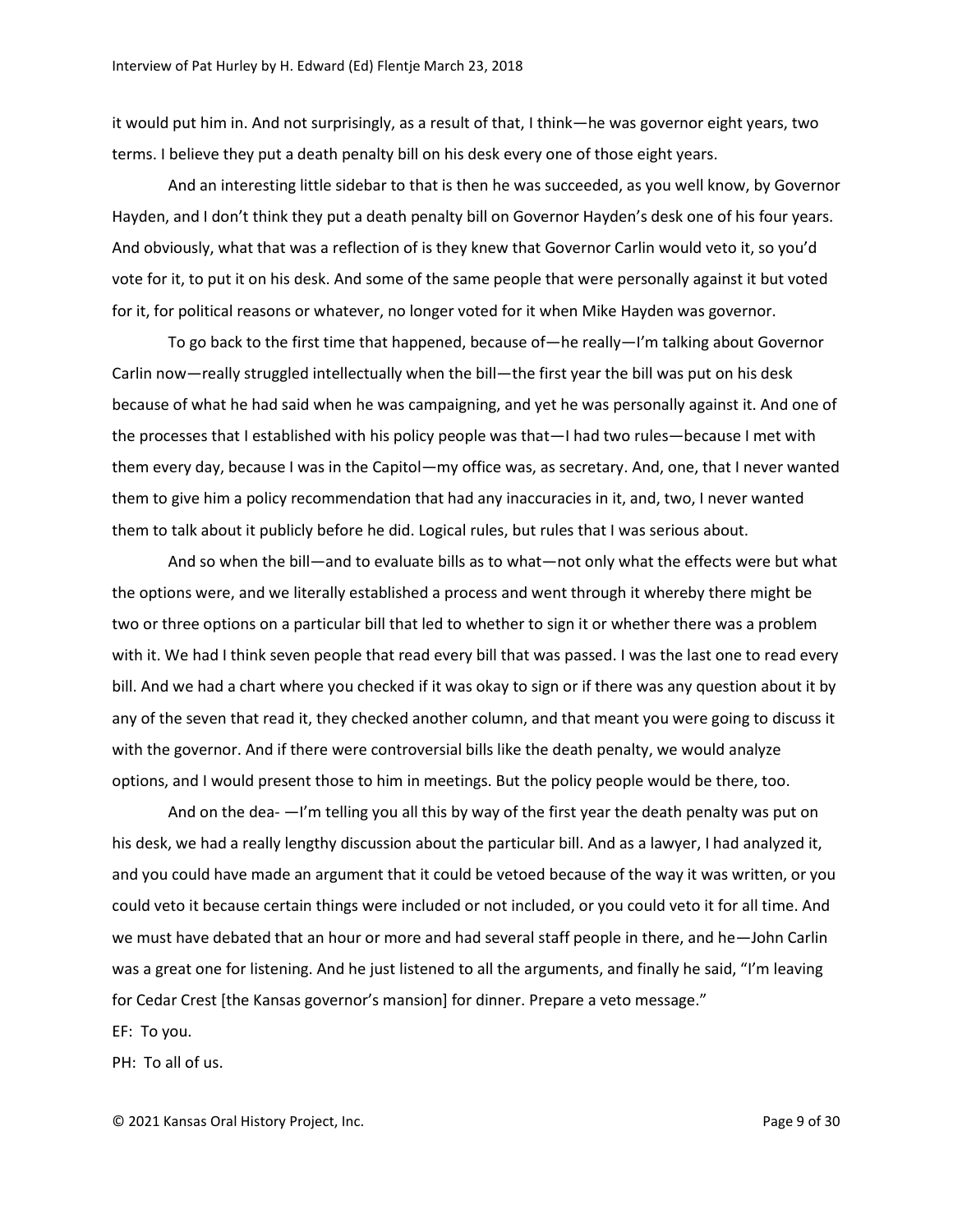EF: To all of you.

PH: And I said, "Which one?" And he said, "The absolute." And so we did that. And he vetoed it, and, again, not surprisingly, literally every year thereafter, a bill was put on his desk, and he vetoed them all. That was probably one of the more intense issues.

EF: Went on for quite a while.

PH: Yes, it did.

EF: Another issue that comes to mind during your second term you're majority leader is corrections— PH: Right.

EF: —and building a new prison—

PH: Right.

EF: —and community corrections.

PH: Yes.

EF: How do you remember that?

PH: Oh, I remember it vividly. We knew that Governor Bennett was intent on proposing building a new prison, but at least at the first part of that if not through its entirety, he had indicated he was going to build it in Osawatomie. And I was aware that senior Senator Wint Winter [Jr.] represented Osawatomie. And I guess there was some consideration of eliminating the state hospital at Osawatomie and therefore build a prison there so that Wint wouldn't lose, you know, that many jobs. And so I was practicing law in Leavenworth. I was very familiar with the state prison. I had been in it scores of times, and I was aware that every cell house—there were four or five cell houses, and every one of them has five tiers, and literally the top two tiers of every cell house were vacant, so I was personally aware that it wasn't nearly at capacity. And so the long and short of all that is Governor Carlin—or then Speaker Carlin appointed me to chair a corrections interim committee.

And we met for almost 200 hours over a period of probably nine months, as we started right after the session and ran right up to November or December, and introduced fourteen pieces of legislation, one of which was community corrections, one of which allowed businesses to be started outside of the prisons and employ inmates and reorganize the parole board. There was a whole series of things: travel to some other states to see what they were doing that was progressive. And recommended renovations at Lansing rather than razing it.

One of the things I remember, and the reason I say it was Osawatomie was always my understanding is where he was going to recommend building it. In the State of the State, for the very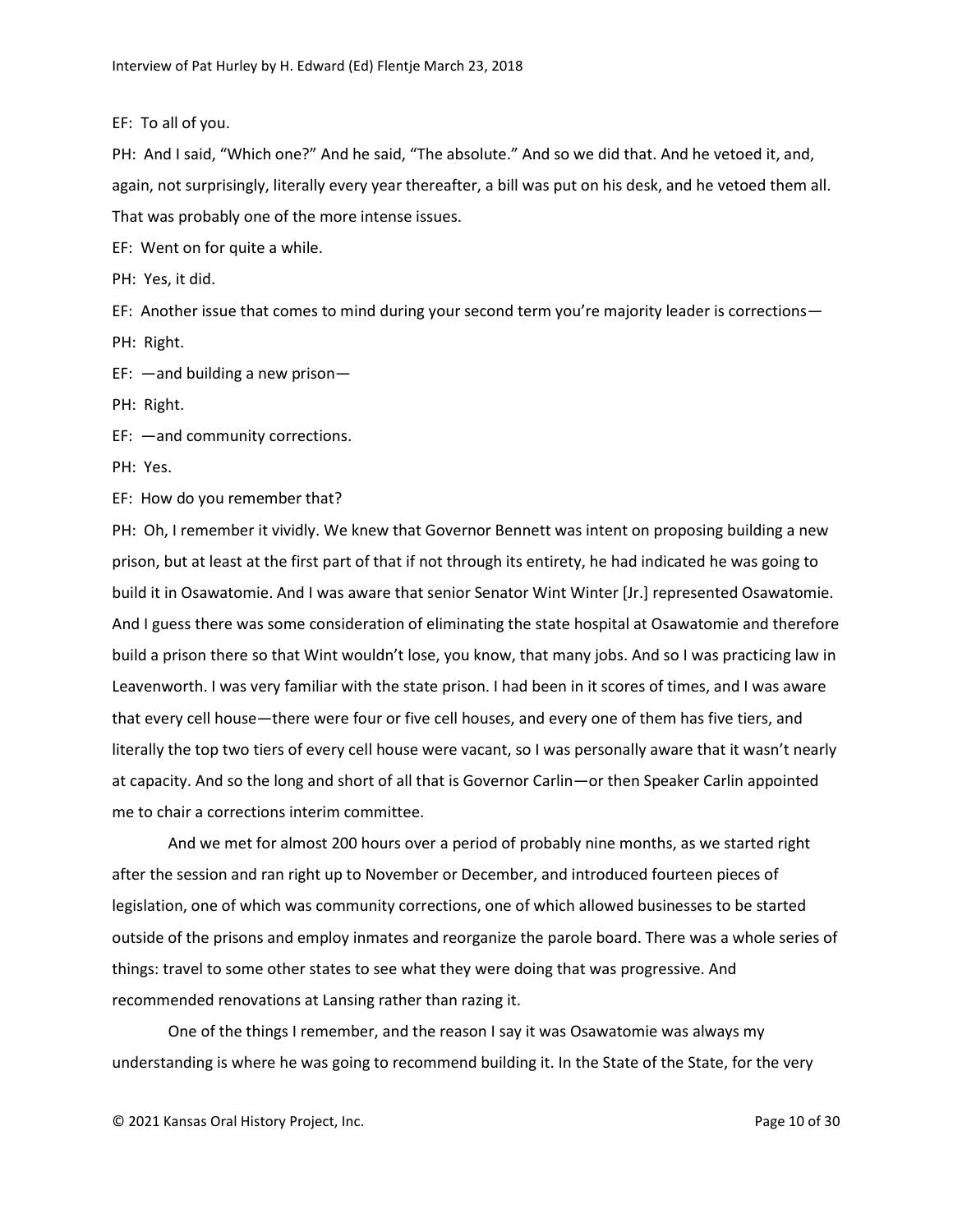first time, when he was delivering it here in this body and he mentioned the new prison, he said, "And I'm recommending that we build the new prison in Leavenworth," which was my district. PH: I do. And if you recall Ambrose Dempsey—when we were carrying—I was carrying all that legislation, and, I don't know, somebody raised the issue that, you know, "Well, Leavenworth is your district." And actually the prison is in Lansing, and Lansing was Ambrose's district, Ambrose Dempsey's. But I made the comment from the floor that "I don't care if he recommends putting it in my back yard. This was an objective, thorough process we went through and a unanimous decision not to build a new prison." Ambrose comes down to the mic. He's deceased now, bless his soul. And he says, "It makes a difference to me." Because it was going to be in—you know, in Lansing. Well, it didn't get built, and now they're talking about it again, so I have vivid recollect- —and we had Dr. Karl Menninger, for example, as a conferee, who really was famous in that area, so—

EF: Well, let's move on or actually go back a bit to an earlier discussion. You, in '78, run for reelection. PH: Mm-hm.

EF: You're unopposed.

PH: Right.

EF: You're elected –John Carlin is elected as well—

PH: Right.

EF: —elected governor.

PH: As governor, mm-hm.

EF: You've kind of been a team for that term of the legislature.

PH: And had been through his campaign. I was very actively involved in his campaign.

EF: A surprise to many folks, maybe not to you, but you decide to leave the legislature.

PH: Right.

EF: Talk about how you made that decision.

PH: Well, because I was offered the opportunity to not only be secretary of administration but to remain—it was clearly understood I would have the opportunity to remain fully involved in policy, work as closely with the governor—I'd probably never have that opportunity again in my life. And that was attractive to me, and because we had spent four years working closely together—and so, you know, I discussed it with my family and so forth and considered it, you know, every way—and with my law partners and what have you and, anyway, decided to do it.

EF: Did you decide almost immediately, or was that—

© 2021 Kansas Oral History Project, Inc. Page 11 of 30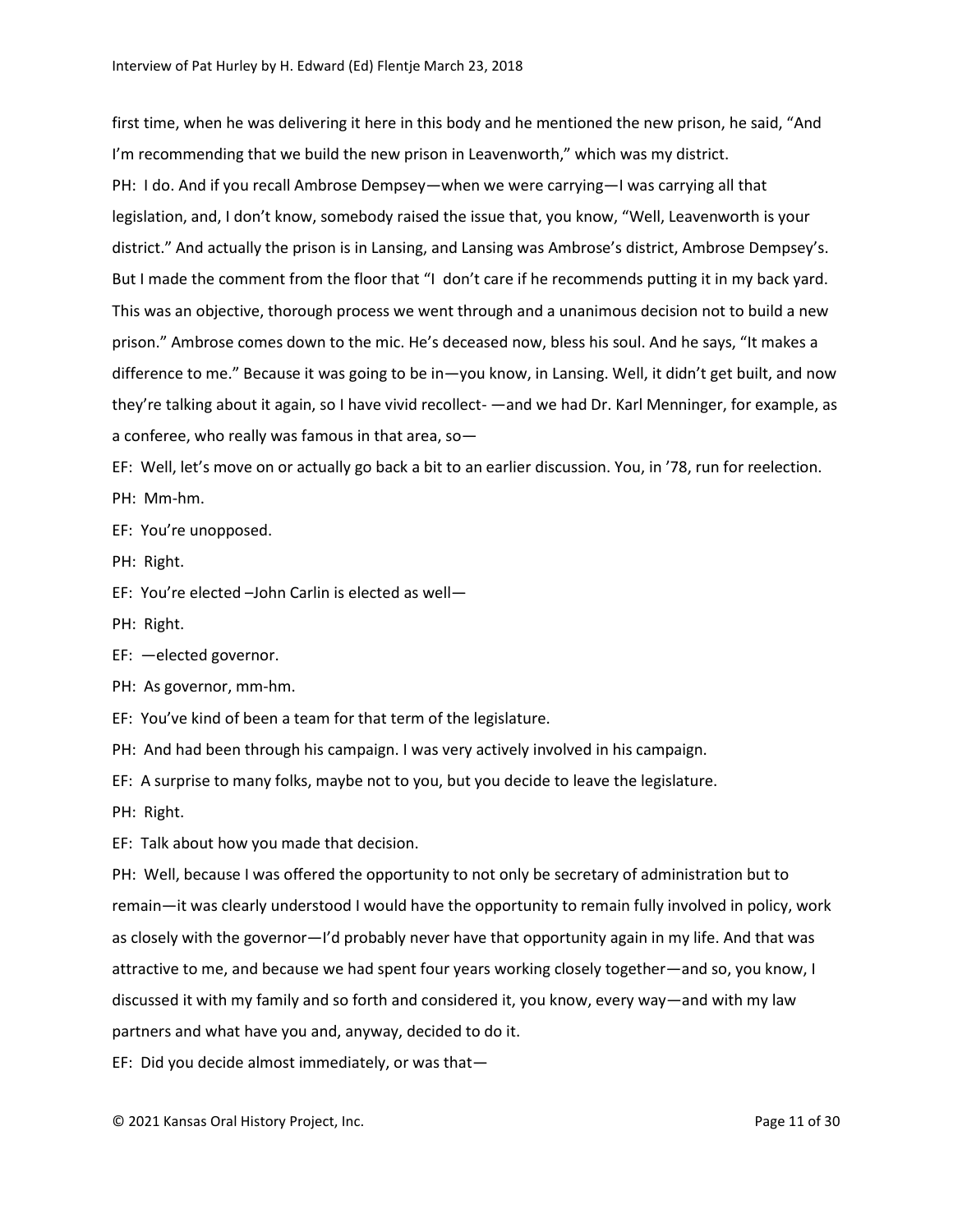PH: No, I—

EF: —for a while.

PH: Well, again, I gave consideration to making a final decision-

EF: I mean, you could have been minority leader.

PH: Or speaker, and we remain in the majority.

EF: Yeah.

PH: That would have been an interesting decision that I would have had to make.

EF: If you—if the House had not stayed Democratic\_

PH: Yes, right, because we did flip right back to the—to the minority again in that election. That really didn't have a bearing on my leaving the legislature. It was the opportunity to work on policy and work closely—

EF: Did the governor-elect say, "Pat, I want you to join me?" I mean,—

PH: Well, ultimately.

EF: —immediately.

PH: No, not, like, day one. But, again, I had been so involved in the campaign—I mean, with him an awful lot, certainly in meetings where you're discussing how to campaign, what issues and all that. And then during the transition, which begins in November, until you're sworn in in January, again we were working in this chamber, because we were not given any additional space. Fortunately, we had these offices—

EF: And the defeated governor probably wasn't cooperating fully.

PH: He was actually—I'm not going to use names, again, but he actually was very cooperative. Indicated that—one of the things, for example: We knew there were a couple of thousand or more appointments that a governor makes to boards and things, and he offered to make any information available to us that we would need to deal with. Turned out that was never delivered to us.

EF: Offered but not delivered.

PH: Well, I don't think he was aware that it wasn't. I know why it wasn't, but I'm not going to go into that. Some of his staff was more distressed at his defeat than he personally was.

EF: So you're almost immediately, after—

PH: We're working together—

EF: —working on that transition.

PH: That's correct, yeah, mm-hm.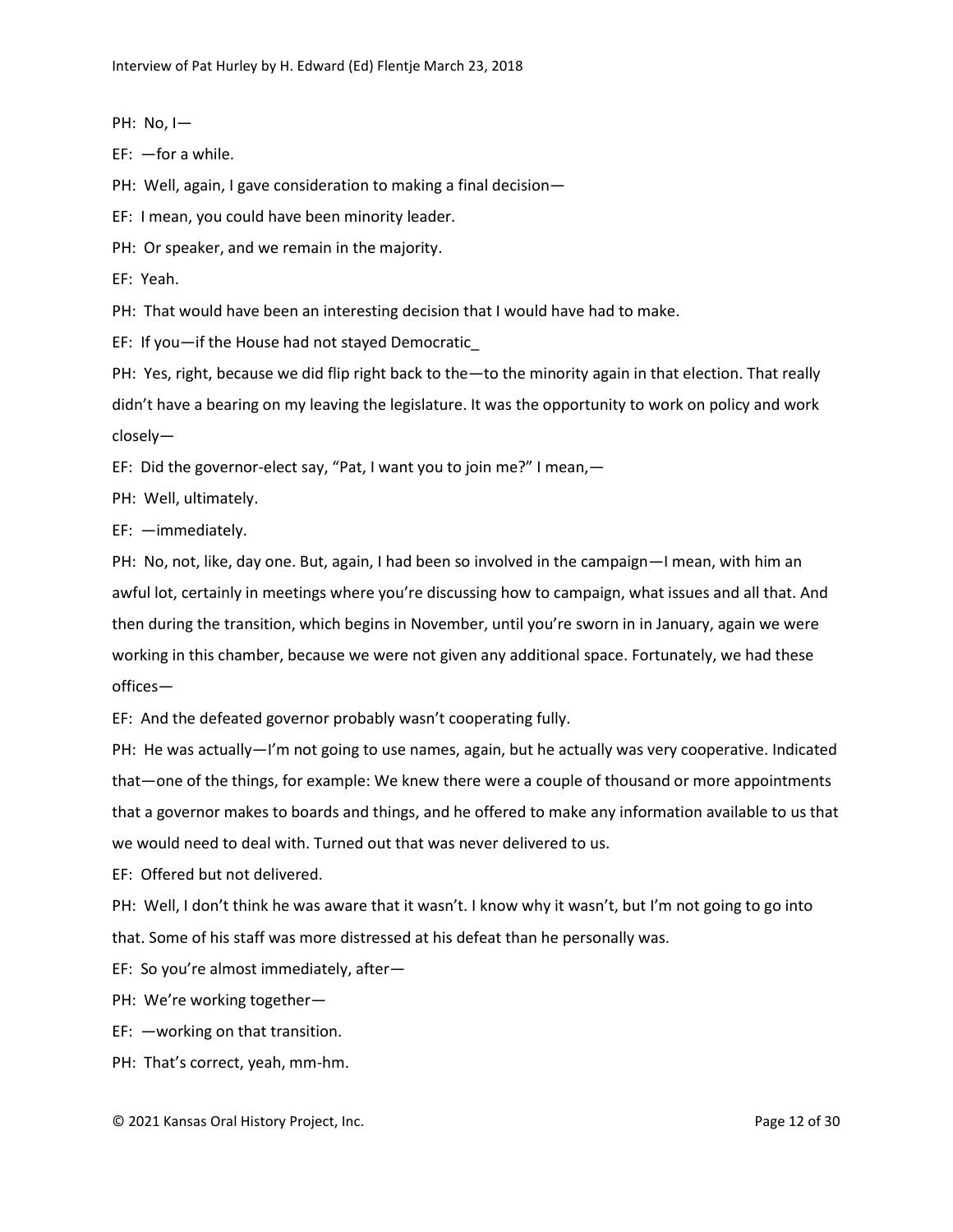EF: When did—I mean, did the position of secretary of administration immediately emerge in your mind?

PH: Well, he—he either asked or we talked about performing some work almost full time during the transition, which was, in retrospect, almost like a prelude to coming into the administration, so it was kind of a natural evolution, and I can't honestly recall at what point he talked about secretary of administration.

EF: At what time did you vacate the seat?

PH: David may recall this. I think I actually—it wasn't right—it was before the session started. It was either, like, if we were having some meetings before the session. I made it clear that I was going to resign, and then they had to appoint a successor, the central committee did, of Leavenworth. And did. So I didn't—I didn't serve any days of the following session.

EF: Now, I've actually run onto two different dates as to how long you served as secretary. One is '82 and one is '83.

PH: Eighty-three, about November of '83.

EF: So that was a year into—

PH: The second term.

EF: —Carlin's second term.

PH: That's correct. What I had told the governor, again because I had six kids by then and I'd, just in a friendly conversation, said, "You know, my oldest will be ready for college if I stay eight years." I had told him that even before he was reelected, in that last year of the four-year term—you know, that "I won't be able to stay another four years." And so he knew that. And, you know, you get into a session, and the session runs on, and then you get into other things, so it took me most of another year to actually transition out. Ironically, if you remember Bill Hoch [pronounced HOKE], the press secretary—Bill and I left in the same month, but unrelated to our personal decisions as to why we were leaving. But that was why I did. Really, that was the primary reason. I essentially said, "I need to get back into law or something to make money to send my kids"—my kids are close enough together that six of them were in grade school one year, and all in private schools, so—

EF: Let's focus on your time with Governor Carlin, in the administration. Carlin, in an interview not that long ago, a few years ago, said, "Eighty percent of what I got done was done in my second term." Obviously, you were around the first term.

PH: Mm-hm.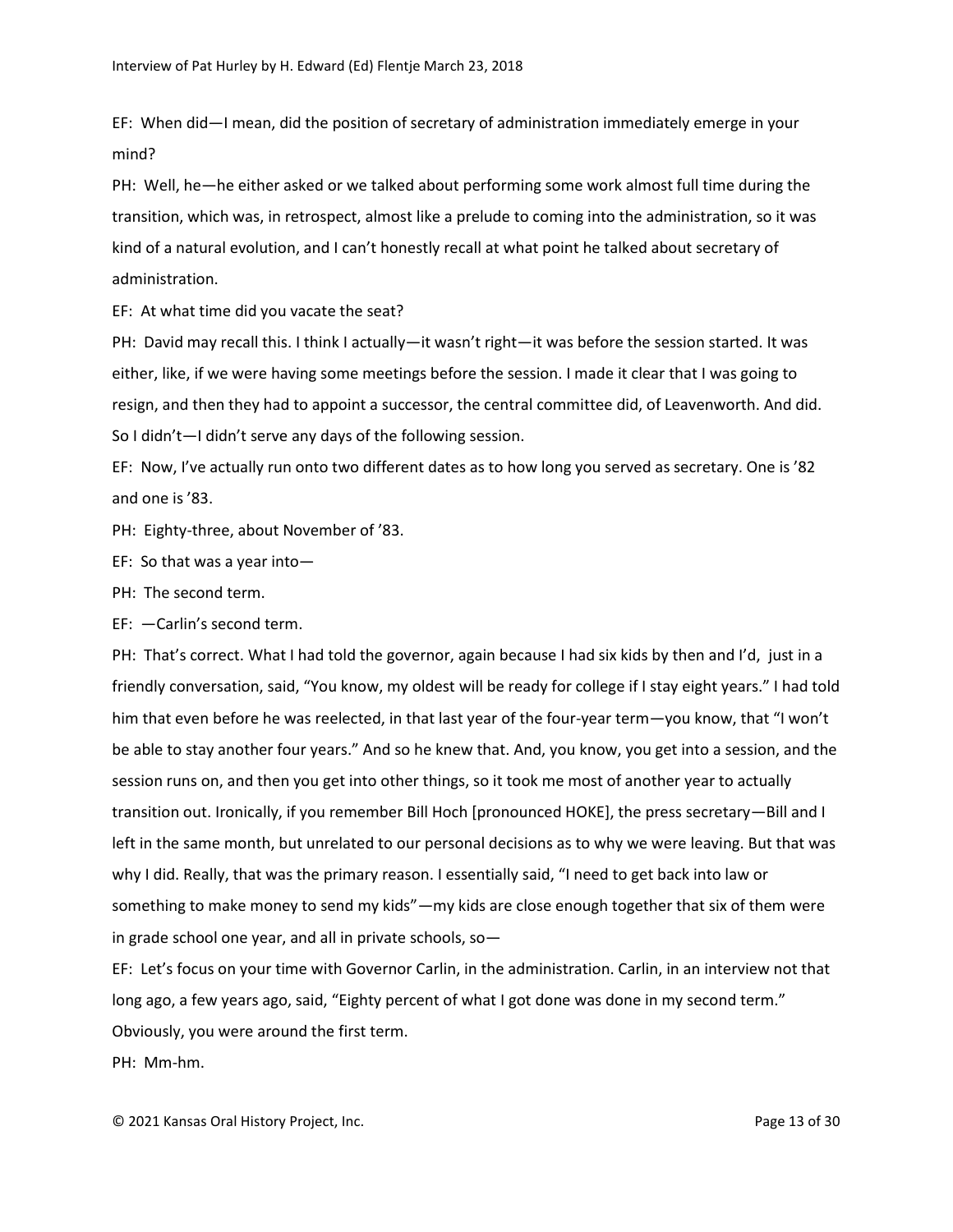EF: How do you remember that first term? I mean, you were intimately involved—

PH: Right.

EF: —in the governor's—and we talked about the death penalty.

PH: Mm-hm. Well, I wasn't—I mean, again, one of the really fortunate things in my life is I—from politics, as I look back on it, was because I was in the same building, because he didn't have a chief of staff by name, I was almost functioning that way as well. I'd have days where most of my day was in the governor's office, and almost every meeting he would have with anybody, association heads or whatever, I would attend, as well as then meeting—I met every day with his policy staff at the end of the day, about four o'clock. I'd go down and say, "Where are we on this issue or that issue?" and, you know, "Are you ready?" "No, we're not ready." And whatever.

The other thing I focused on in the first four years, solely from the perspective of secretary of administration, was—and I believe, Governor Bennett saw the same thing and began down this same road—and that was that prior to Governor Bennett becoming governor, it was my impression that government—state government was almost totally decentralized. Every major department was like their own fiefdom, and I spent an awful lot of my time as secretary—and I had some really, really good staff people.

One of the things that I inherited or was able to was that [Robert T.] "Bob" Stephan was elected attorney general at that same time. Curt [T.] Schneider, as attorney general, had what I considered maybe the best staff of lawyers that I've ever seen an attorney general assemble. And John Martin was one of them, who any lawyer would know wrote every opinion for years and was relied on, you know, to take calls and all that. Well, I hired John as my general counsel. I hired Chuck Briscoe, off of Schneider's staff, as another one of my attorneys; Roger Walters as another one of them, all three off of that staff. And then John left after about a year and a half, and so I hired Art Griggs, who was one of the senior revisors, and the person that was, like, number three in the Budget Division, a fellow named Gary Howland, I moved up to my office and made a deputy secretary.

And the reason for all of that was that I wanted to centralize everything in state government through the Department of Administration, where, I used to say in speeches, you want [control]—and we did—and one of the impetuses to that was that Governor Bennett had created a committee headed by—the head of Martin Tractor and—

EF: Bill Martin.

PH: Yeah, Bill Martin and I think the then-head of Southwestern Bell.

© 2021 Kansas Oral History Project, Inc. Page 14 of 30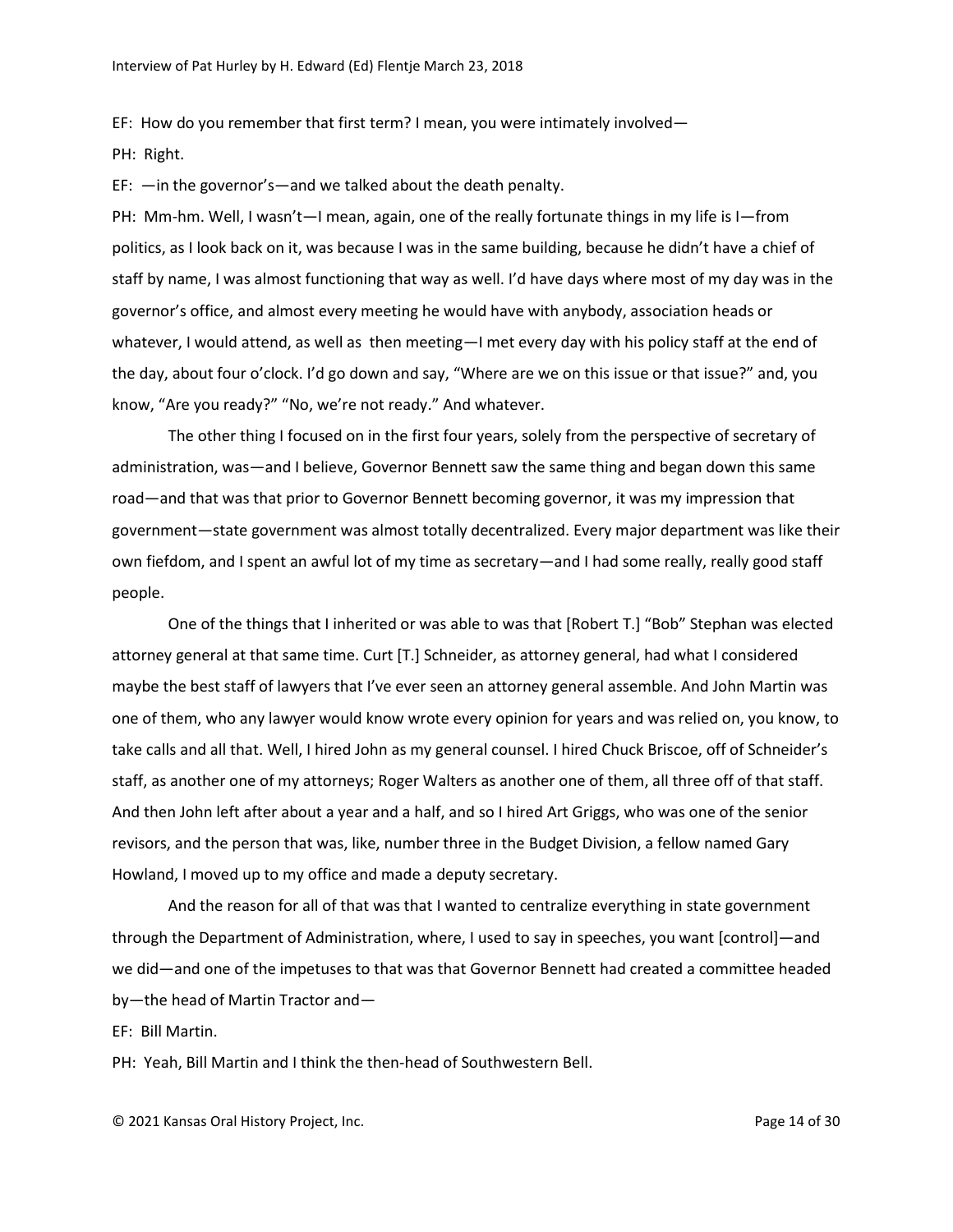# EF: Yeah.

PH: And they had finished their product and had, like, 125 recommendations. I met with them three or four times. I was very impressed with their recommendations, saw that it would take me in the direction that I wanted to go to gain control, almost like a business, over—you know, why should every department have its own IT [information technology] department? Why should their personnel be independent of the Personnel Division?

EF: That was a loaned executive taskforce that Bennett created.

PH: Well, we implemented all of it and more, even, as we built on it through those first four years. And as a result, when Governor Carlin was first announcing he was running for reelection, we were being attacked. I was called before a couple of legislative committees on, you know, "Well, you all haven't done anything." And I produced that study and had it scored by Gary [M.] Howland, who was both a lawyer and a fiscal expert, and so we had a whole volume of—so one press conference—laying all that out. That issue never rose again.

But truly, we centralized everything to where I used to say, not arrogantly but factually, "You can no longer hire, fire, lease, do anything without it having to go through the Department of Administration." Over the many, many years since then, in my opinion, unfortunately that has reverted back to where most departments are operating almost—

The biggest obstacle that I initially got, or objection, was from a person, a player we all knew well and became a very, very, very close friend of mine over the years, and that was [Robert C.] "Bob" Harder, who had been in SRS [Kansas Department of Social and Rehabilitation Services] from day one, back in [Robert B.] "Bob" Docking's days, through Governor Bennett, et cetera. And, you know, he pretty much ran SRS with an iron fist, and I'd get all kinds of objection: "Why do you insist on this" Well, over time, Bob came around to the point of where he said, "You know, I like this because everybody is operating by the same rules now, and as long as it keeps going that way, you know, it'll work fine."

And so—so that's what I was—in addition to all this other stuff—as secretary I was really focused on that. And we had it by the end of the four years and were able to demonstrate it and illustrate it by a lot of facts. We were called into a Senate committee one time, laid it all out, and it was, like, no questions. So anyway, I don't—it's a long digression.

I stayed close to the governor through his second four years. I mean, we still discussed things all the time, policy things. And I would agree that his accomplishments his last—his fourth year, he had seven constitutional amendments. I mean, I was still, you know, visiting with him regularly, if not daily.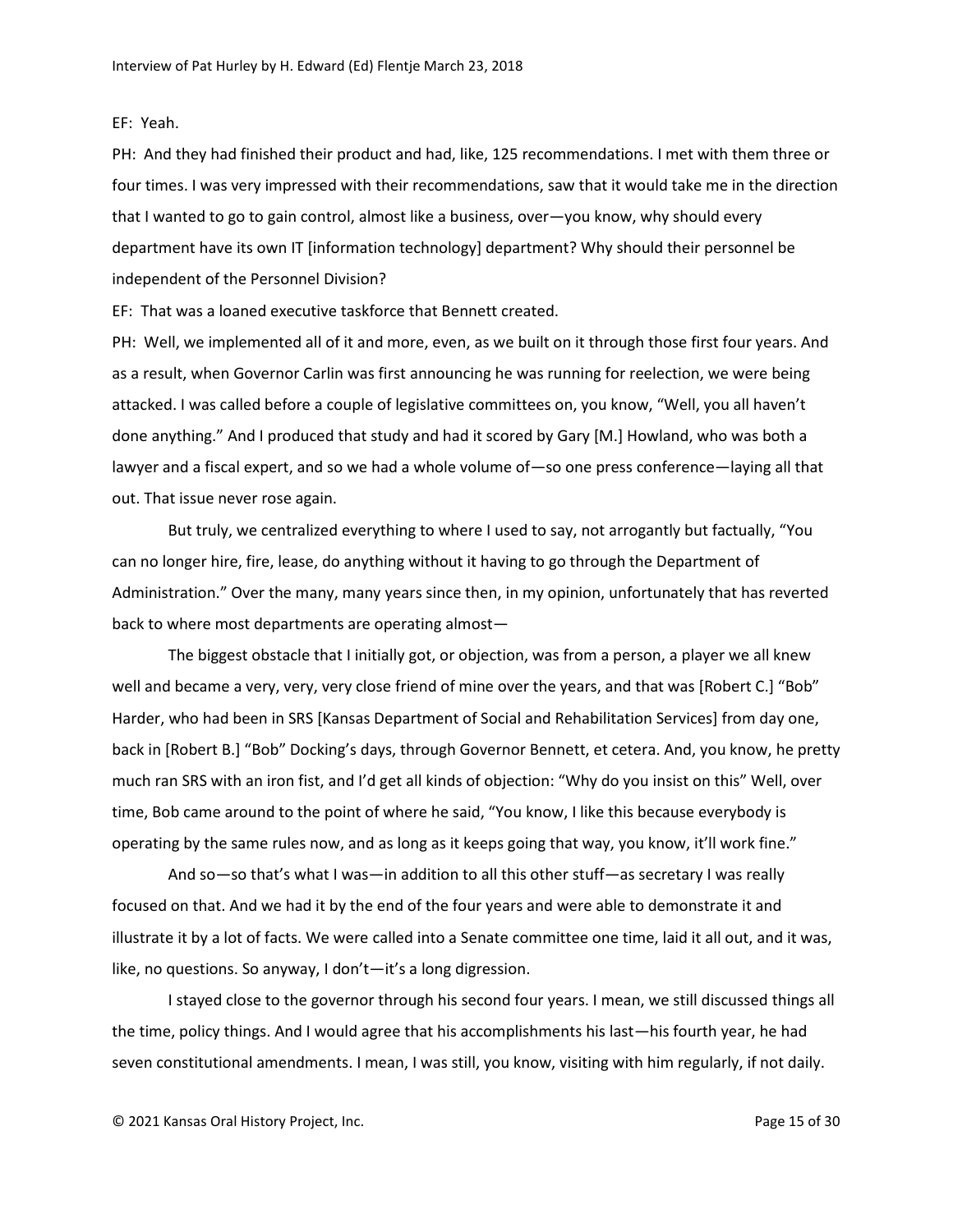One of the things I remember about those seven constitutional amendments was it was after they were all going to be put on—on the ballot, I guess. I think they'd already passed. But anyway— Art Griggs or somebody came along and said, "No, there's a statute that says you can't put more than four on in the general or the primary," so we had to have a discussion about, well, which ones have a better chance of passing in a primary, where less people vote, et cetera, so—but he passed seven constitutional amendments in his fourth year. And did a lot of other things, too.

EF: A couple issues related to that: I know one of the campaign issues is utility issues, and that seemed to happen—I mean, once the election was over, I think that got done the first session, early on. PH: Right.

EF: Removing that sales tax [on utility bills]. Of course, it still bounces around.

PH: Mm-hm, mm-hm.

EF: Were you involved in—

PH: Oh, yes.

EF: Did you—

PH: In fact, we had people, close friends of his, some legislators, saying, "You don't need to do that right away," and I was adamant that, "Yes, you do. If you're gonna do it, do it immediately" because right or wrong, there was a lot of identification with that issue in the campaign. I don't personally think that's what caused his victory, but—

EF: As secretary of administration, de facto chief of staff, did you have a lot of direct work with the legislature, or were you more—

PH: Yes. One of the things—of course, we both had just come out of the legislature, and so we knew everybody in the House and the Senate, and, again, it was a different time, where you had been used to, as legislators, working things out with the other side of the aisle, whichever side you were on, and then getting them passed. You compromised, and so one of the things that we did is meet during the sessions with legislative leadership separately, not both parties at the same time, and would discuss the major things he was trying to accomplish legislatively and reach consensus and allow flexibility, you know, so that they could amend it within reason and we'd reach an understanding to that effect. I remember those discussions would usually end: "Okay, we're in agreement. Now you guys have gotta go get the votes." But we'd do it separately with the two parties. We just figured we weren't going to accomplish much if we had them all there together.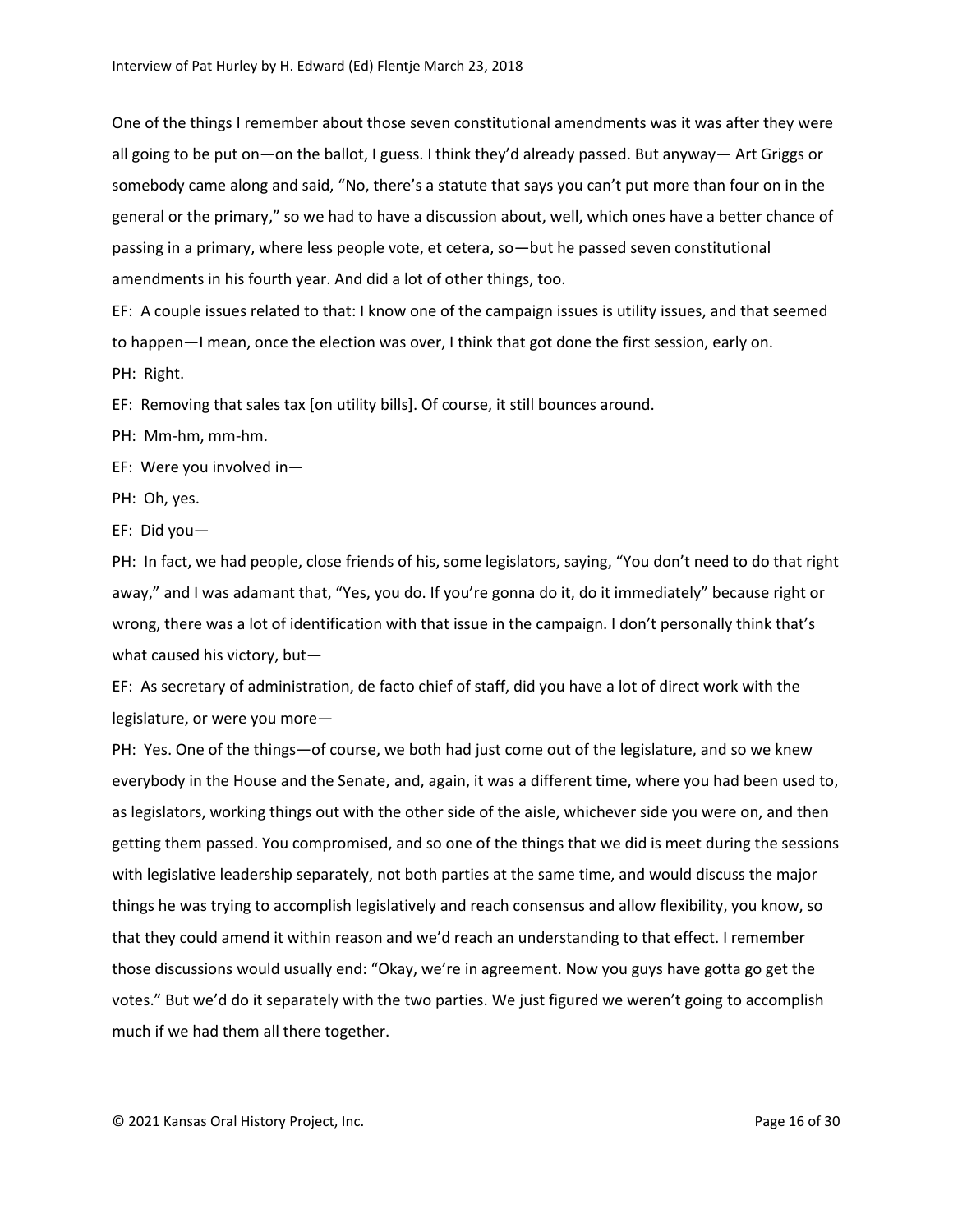So that worked very well. Again, you know, we knew them so well. We had worked with them. I think there was value in the fact that there was a different majority in each house in '77 and '78, so we—you know, we even then had to do compromising on things so that each house could feel like they had their imprint on major—

EF: Was there ever at time over that five years with the Carlin administration that you were adamant in telling the governor your [words missing; 1:01:17]?

PH: Policy. But particularly because of this process that I described, that we established, whereby I would always sort of drive his policy people towards: Come up with two or three options on whatever the issue was—you know, do this much or this much or this much, whatever it happened to be, and we would not recommend to him then, you know, "We think the second one is the best," because if you did that that way and you did it objectively, the way it would work out almost every time was by saying, "Well, here's an option, here's an option, and here's an option." Once of those options was pretty clearly, intellectually, the best option. And politically and otherwise. And so that's how most of those things would be presented to him, and you wouldn't have to say, you know, "Go with the second one." He'd say, "Well, it looks to me like the second one" or "the third one" or whatever "is the best." Both can we get it done practically or politically, through the legislature, but is it good policy?

The other thing I was always emphasizing to his policy people is you have to look ahead at the a year or more, long range. I was insistent on that, that something that looks good today, resolves an issue for today may not—not just fiscally but from whatever perspective—may not work as well or look as good three or four or five years down the road, so you always want to look at it that way. And that was always built into the presentations on the options.

It was really an interesting process in that he would make a decision, then, as to "we'll go this way" with whatever it was. I don't know if that would work today or not, but that's how we-EF: One of—Bob Beatty did the interview of John Carlin, a fairly extensive interview, and there was a great bit of discussion of internal Democrat Party politics.

PH: Oh, yes.

EF: And the Docking folks and the Carlin folks and—did you help kind of sort through all of that? I mean,—

PH: I was certainly involved in it and aware of it.

EF: Appointments, for example,—

PH: Mm-hm, yeah.

© 2021 Kansas Oral History Project, Inc. Page 17 of 30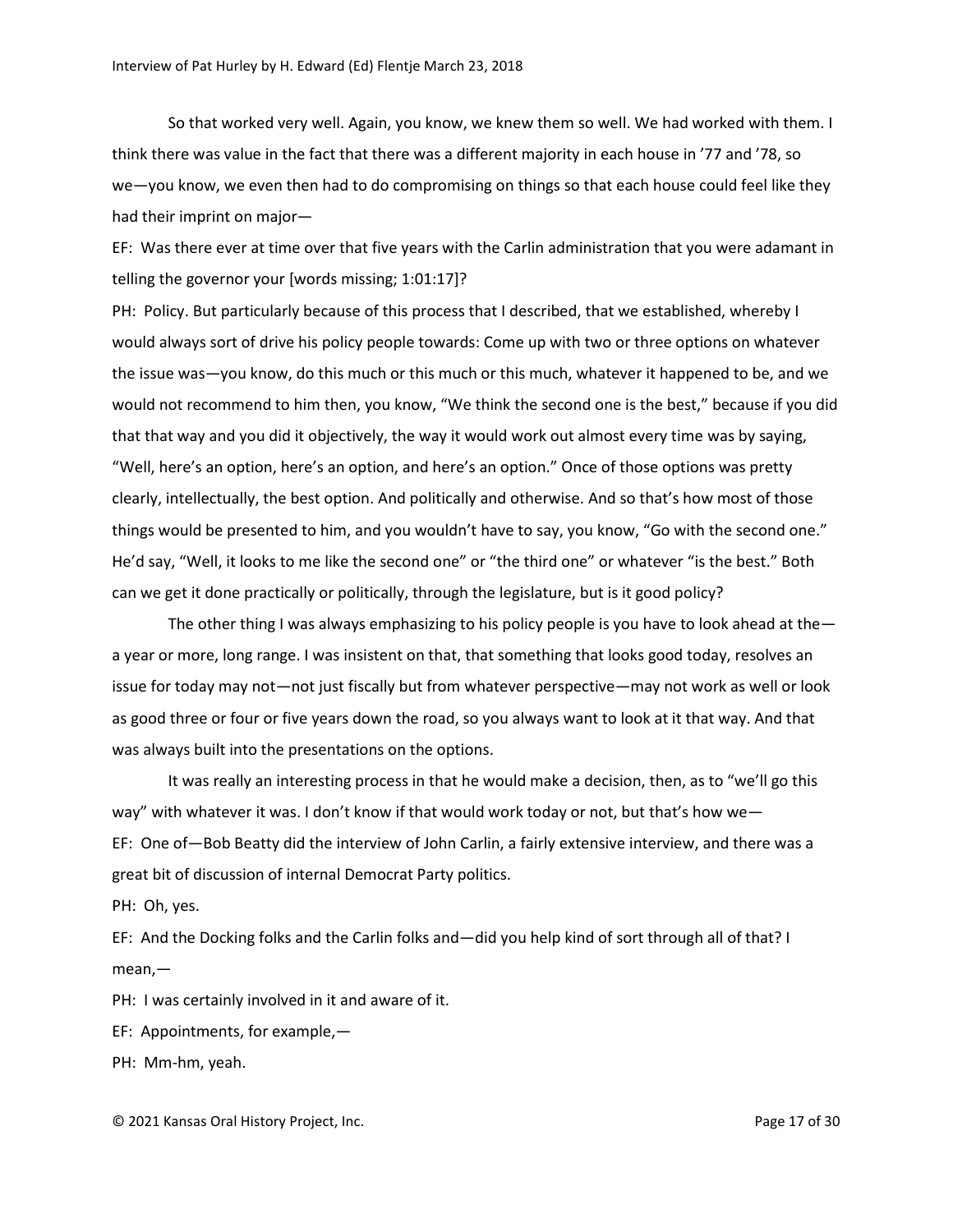## EF: —judicial appointments.

PH: Any kind of appointments, frankly. I will give Governor Bennett credit again in that— I don't mean to say this in a negative way about Governor Docking's or his predecessor's days, but there was a lot more patronage. I knew people even in Leavenworth when I was practicing law that were supposed to be full-time this, that or the other, and they were back doing their jobs, and I'd see them daily and say, "I thought you were head of" this, that or the other. And that's the way things were then. And, again, my perception was Governor Bennett was determined to change that and started down that road. We were not the favorites, as a result.

#### EF: "We," the Carlin administration?

PH: Right. Of that system, and I'm not going to name names, but, you know, there was a person that was responsible for patronage in southeast Kansas. There was one in the Wichita area. There was one in Topeka. There was one in Wyandotte County. And they expected to be able to name people that we would appoint to pretty important positions, and that—you know, that was kind of a continuing confrontation as a result. John Carlin wanted the best people. I mean, it sounds easy to say, but in fact, as, again, my observation was, Governor Bennett did, that he could put into important positions and that they were expected to do it full time.

I had a—(be careful what I say here)—within the first month or so of being secretary, I had a person that had been—held a pretty important position in the Docking administration—come in to see me and said, you know, "Would you tell Governor Carlin I'd like to be the head of either this agency or this agency, but two conditions: (1) I'm not gonna move from"—and he was from somewhere out in western Kansas—and the second condition was "I want to continue to spend my winters in Mexico, because I own a home there." And that's how he had functioned. And I said, "Well, I think the governor intends for these to be full-time positions." Didn't offend him. He said, "Well, then, I'm not interested."

And we had, you know, a few issues where we would learn that people that were on this board or that b- —important boards that were supposed to function full time—were still either practicing law back home or one thing or another, and we'd have to deal with those. And so, again, quite frankly, myand I think John had the same view of things, is that government was a much more complicated and business-like activity. And, again, I've always given credit to Governor Bennett for recognizing that and being absolutely intent on seeing that things were run that way.

In my mind, at least, and I think John shared it, we wanted to continue and establish and lock that in, because, you know, as you well know from your own experiences, it is very, very complicated,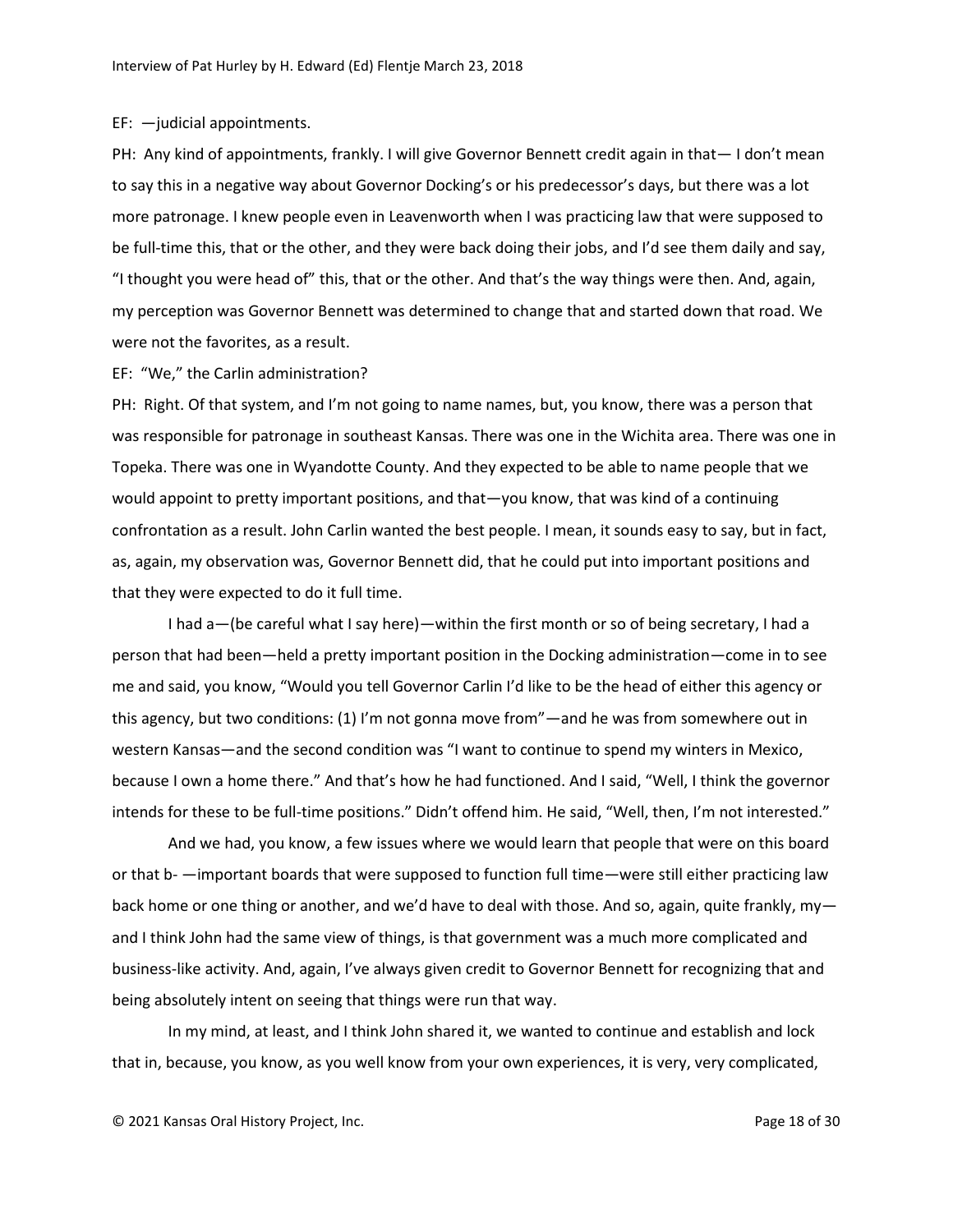and there's an awful lot of money involved, and there are an awful lot of responsibilities to the citizens through a variety of programs. I don't know that we're right on point on some of those things anymore. EF: Well, let's shift gears again.

PH: Okay.

EF: You talked earlier about your decision to leave the Carlin administration, and a little bit about the considerations involved. And I can track your career pretty much when it's in the public sector, but not as much when you're in the private sector. But it looked to me, like, from '83 through 2011 you were in the private sector, representing clients.

PH: Right. That's correct, yeah.

EF: And as you look back at that, how would you explain it? What were you doing then for that—I mean, that's thirty years.

PH: That's correct. Exactly, yeah.

EF: How would you characterize that time?

PH: Well, actually, I did not—that was not what I thought I was going to end up doing when I left. I thought I was either—I mean, I knew I was going to leave, and the governor knew that. I thought I would either go back into law practice, whether back in Leavenworth or here or Kansas City or somewhere. I have a brother that's a lawyer in Kansas City, and—but almost immediately—I mean, maybe within weeks, I was contacted by a prospective client that was bidding on a state contract, and would I have an interest in representing him, and that's kind of how I ended up in—I had—also had a couple of opportunities to go into the corporate sector, which—in an administrative capacity, and I was very interested in that opportunity, but it was going to be delayed a few months for internal reasons in the corporations that were approaching me. And so almost be default I was already doing these other things by the time those opportunities were open.

And it just—because I'd been so deeply involved in policy, I was interested in more statewide issues. And the first big statewide issue that I did was multi-bank holding company legislation. And I was approached by Jordan Haines [chairman and chief executive of Wichita's Fourth Financial Corporation and Bank IV] and Tom [sic; John] Clevenger [president and CEO of Commerce Bank in Wichita] and people like that, whom I knew from my time on the Pooled Money [Investment] Board. And anyway, I passed that legislation, worked with Gary Sherrer on it, because he was at Fourth National [Bank] then, and the infamous Jordan Haines, who got things done. And it kind of just evolved from there.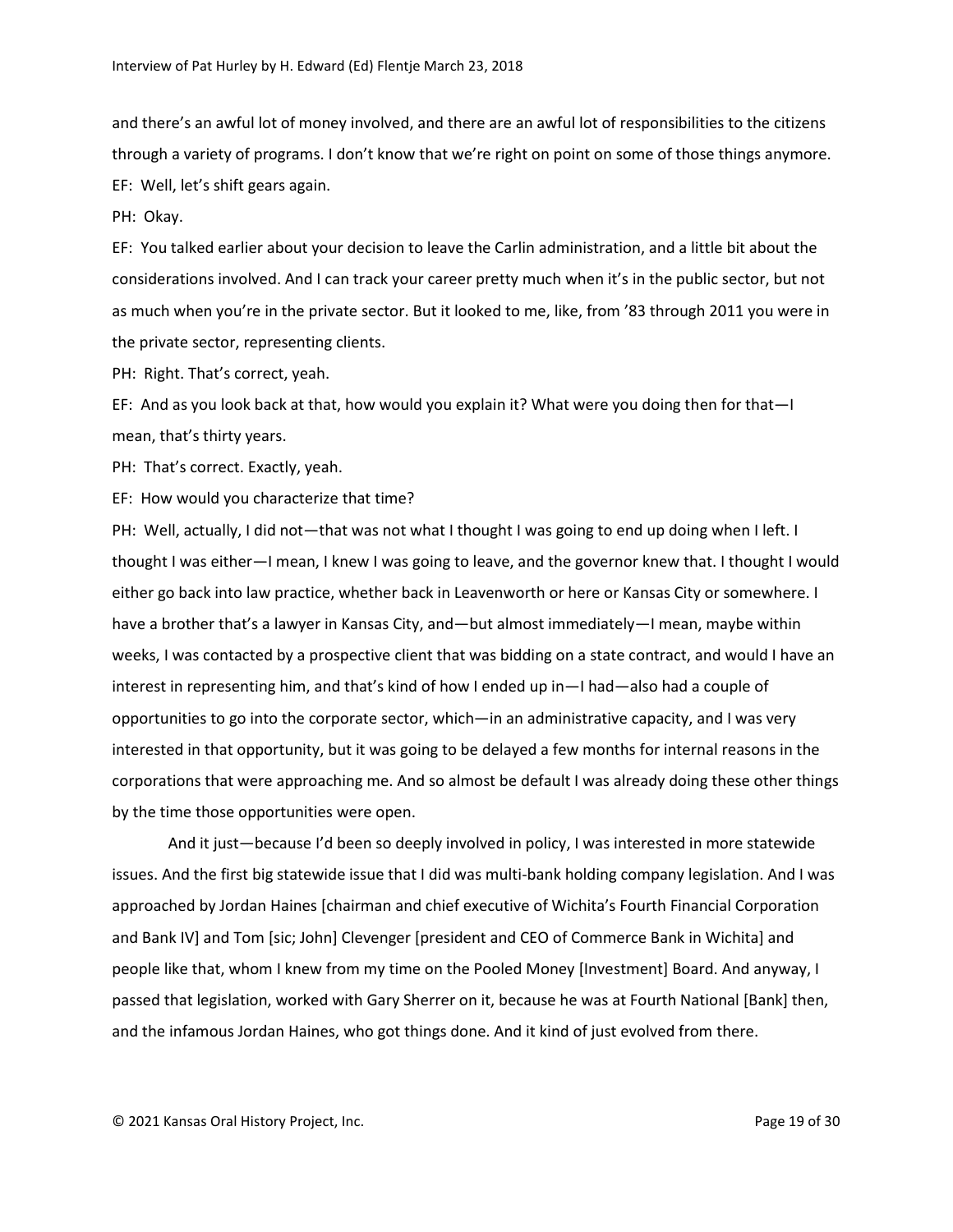And then the next big thing I was in was Governor Hayden had become governor, and you'll recall one of his top priorities was a transportation program, and he didn't get it through the first session, then he had a special session and didn't get it through, and I had talked to Jordan and some people in Wichita and said, "I think if you put it together strategically, the right way, you can get one passed," and visited with the governor and some of his people, particularly at KDOT [Kansas Department of Transportation]. I think Horace Edwards was at KDOT then. And so I got hired to do that, and we passed a new program.

EF: Burdett Loomis wrote a book about that and interviewed you extensively.

PH: Yeah. Yeah, yeah.

EF: At the time, or in the book, it describes you as a principal of McGill and Company [sic; Pete McGill & Associates].

PH: That was—

EF: Is that accurate?

PH: That was the second one. No, wait a minute, that was the first one, yeah. I had—of course, I had known Pete from my days in the legislature, and we had talked—because I was a sole proprietor when I was on my own.

EF: Yeah, I was wondering.

PH: Yeah, yeah.

EF: Were you—

PH: Solely by myself.

EF: For the whole thirty—

PH: No. No, no.

EF: Early on.

PH: Yeah, when I first started into it. And Pete and I had talked off and on about working together on things, but for the first year or two or whatever, we always had conflicts. It seemed like we were on the opposite si- —well, he was on the opposite side of the multi-bank holding company. And so, I don't know, whatever year it was, it was when Governor Hayden was in office, we talked at one point and didn't have conflicts, and so I joined with him for about five years. And it was during that period that the '89 program was passed. And I visited with the governor, and he said, "You know, fine. I've tried twice, and if you've got a strategy to get it through"—and I developed a strategy, which was two half-cent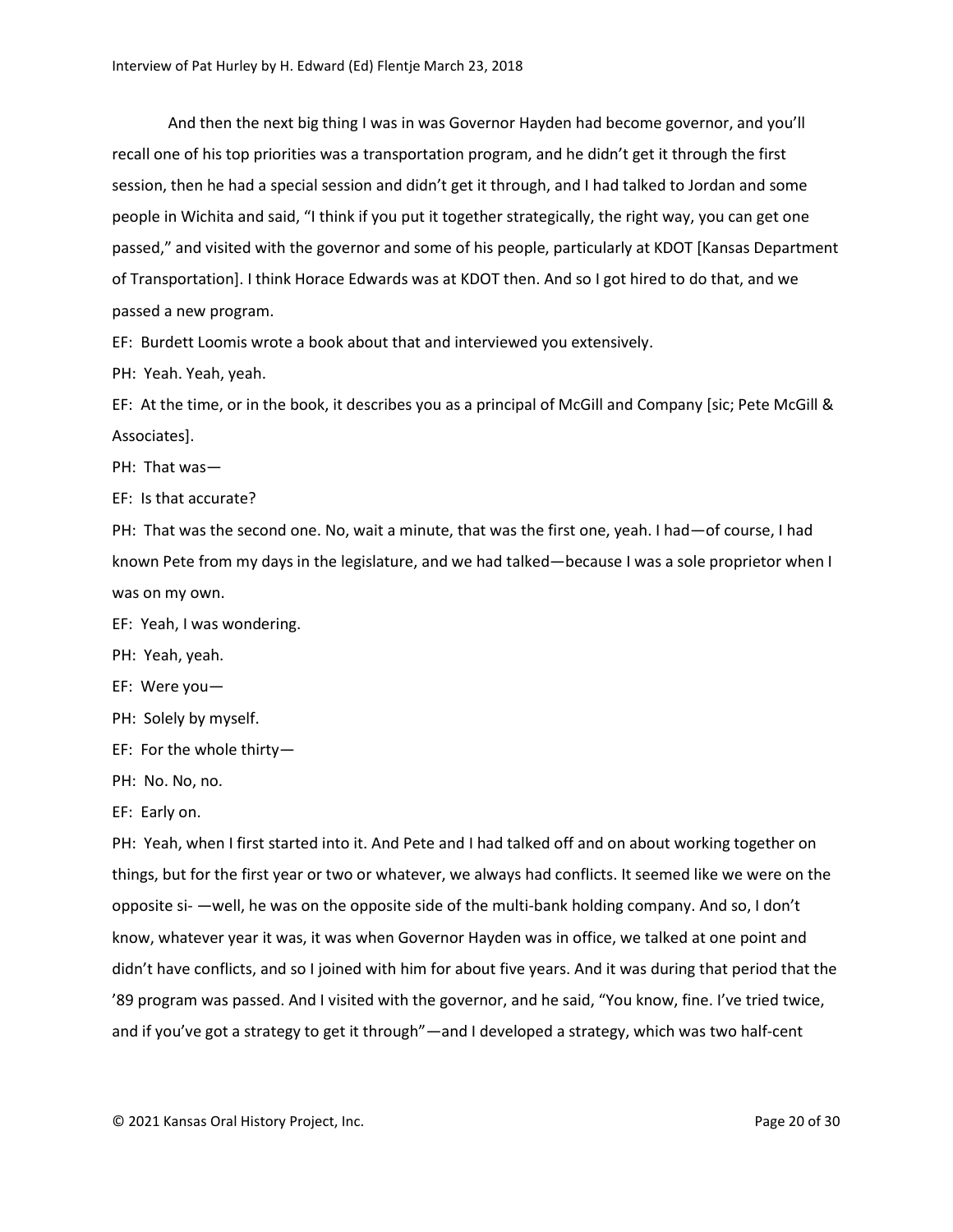sales taxes plus motor fuels and registration; and one half -cent was going to go to education, and one half-cent part of the funding for the transportation program.

And the irony is that we got it out of the Senate. I arranged with Senate leadership to run it in the right order, to where people that were for the half-cent for education but didn't care about transportation were going to have to vote for transportation first, et cetera. And so anyway, then it got over here, and unbelievably, the education supporters couldn't get together the votes to support their half-cent sales tax, and we carried—and [James D.] "Jim" Braden was the speaker then, and I'd served with Jim. He and I had come in the same year, and so we were good friends, and he kept calling me or visiting and saying, you know, "I can only carry it over so long. I mean, the bills are over here." I remember, then, that finally the lobbyists for KNEA I went to and said, you know, "Do you have your votes put together? Because I can get the votes from the other side. And if not, I'm gonna have to cut your half-cent—just let it go." And he finally came back and said, "No, I can't produce the votes." They wanted more.

EF: And you're talking about Democrats supporting it.

PH: Well,—

EF: Basically.

PH: —the organization that they support was the one that had to give them the word, and they were holding out for me, the association was. So anyway, that's how it got passed.

And then I did it again in '99, when Governor [Bill] Graves was—I was hired by Economic Lifelines. I had built that into about a fifty-board—fifty-member board organization.

And the second one, the strategy was we're going to take this state-wide and hold a dozen hearings across the state. Mary Turkington [head of the Kansas Motor Carriers Association] was the head of it. And, you know, two-hour meetings or more, and bring in every community and every chamber and et cetera, saying what they're transportation needs were. And we were very careful always to say, "There's no guarantees, but if the program is big enough"—and, of course, the point was "get your legislators to support as big a program as possible"—"If it's big enough, you'll have a good shot at what you say your local needs are."

It was pretty amazing. I mean, we were having two and three hundred or more people at each one of these meetings. And, boy, I mean, they were city after city, county after county being allowed to testify before—I don't remember—a twenty-or-so-person committee of lay people. And so that's how the second one got passed.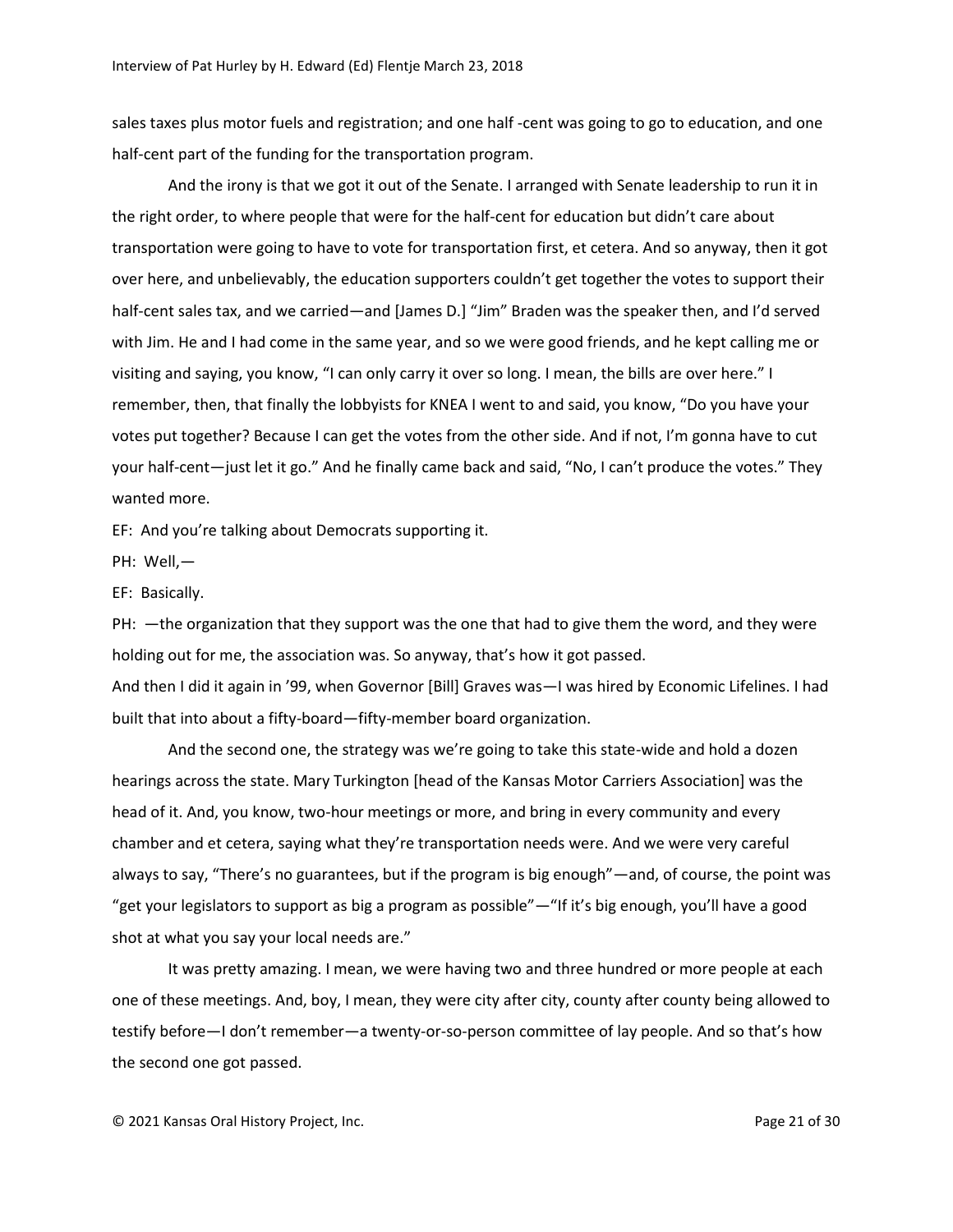And then I was still with Economic Lifelines when the third one, in 2010, got passed, T-Works [Transportation Works for Kansas]. But then, as you know, that's—I mean, when you take \$3 billion out of the highway fund, you can't—

And anyway, my point of that was I did a lot of—I liked statewide issues. I was involved with when Bob Harder was no longer secretary, he and I did mental health reform one time. I did the cigarette tax increase with Governor Graves, did some statewide things with Governor [Joan] Finney. I just liked those big issues, as opposed to "get this little bill passed for"—

EF: Probably—of all the things you were involved in, the highway, transportation issue is probably the most significant?

PH: Yeah. I mean, it was a few billion—

EF: And it went on for quite a while.

PH: Right. It was a few billion dollars each of the ten-year programs, yeah. Billion. And bonding and— EF: I don't recall your being high profile as much on other issues, but maybe I'm just missing-PH: I don't like to be high profile. I know the process. Used to know virtually all the players and would work predominantly with leadership, because I knew them, had worked with them on a variety of issues. And I think it's the lawyer training, again, and I had tried a lot of cases when I was practicing. And understand, you're going to be successful if you've got a strategy that'll work. So I always looked at the strategy of how do you pass this?

When I did the cigarette tax, we had the largest cigarette tax increase in the United States that one year, and I got the American Associations of Heart, Cancer, Lung—Robert Wood Johnson [Foundation], a variety of those together to where they had such a network of constituents that—I mean, I think what I understood from my time dealing with the legislature, better than anything, was that if you can apply pressure from their own constituents, that's where you have the greatest chance for success.

EF: Now, you started out as sole practitioner. Did you add staff then, or were you always— PH: Well, I joined Pete somewhere during Mike Hayden's years, maybe early on. I don't remember. I stayed with Pete for about five years, into the early part of the Finney years.

EF: Were you an employee then, or—

PH: Technically, I was, but our arrangement was I was responsible for two things, essentially—because he had several young people working for him—(1) identify the issues that were coming down the pike that we may, you know, be interested in working, and (2) then develop the strategy for how to do it.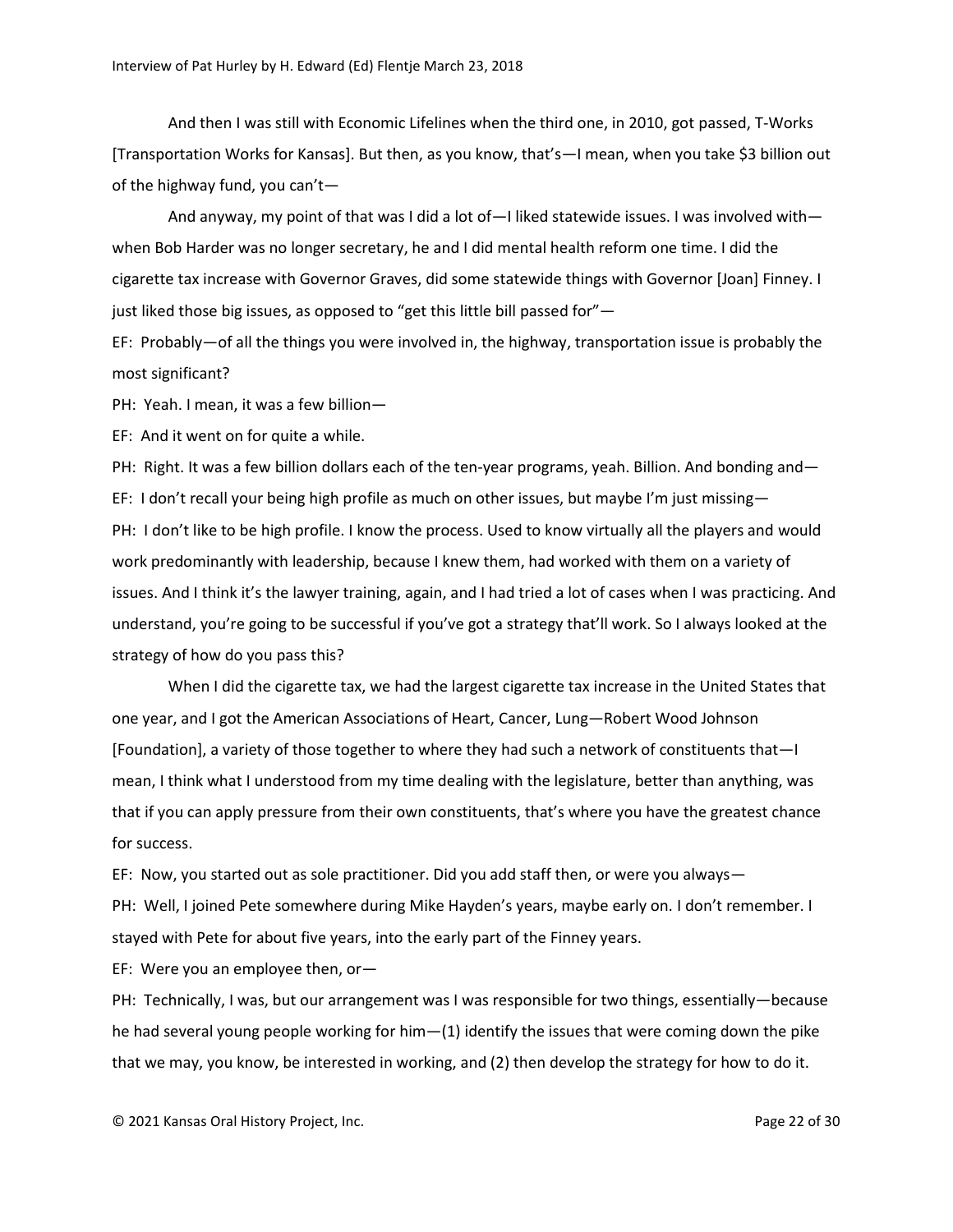And it just kept getting bigger and bigger. I just didn't want to stay. I think one year we had eleven registered lobbyists.

EF: You had—I didn't catch that.

PH: I think we had eleven registered lobbyists, counting Pete and myself and others. And so I just—it was a, you know, friendly, mutual agreement that I said, "I'm just going to go back on my own." EF: Okay.

PH: And that would have still been, oh, maybe '91, '92, something like that. And from then on, I would more work with other lobbyists, as opposed to hiring, you know, staff. I probably worked projects with about every lobbyist that's been around here a long time. John [C.] Peterson and I did a variety of things together.

EF: So you had contracts with others.

PH: Well, or we'd reach an agreement on a particular client that we both work it, and how we'd divide the- $-$ 

The other thing that I got more and more into, from my experience as secretary of administration, was contract procurement work, where I would represent large companies, nationwide or worldwide companies that bid on service contracts, whether t they were computer services—I like, I represented Accenture for twenty-five years, probably, and companies like that, where every time there'd be a contract that would come up that they were interested in bidding on, I would be retained or continued—most of them would continue to retain me just to watch for contracts that they might be interested in. And I would say the last ten years, before I went back to Leavenworth as county administrator, probably 80 percent of what I did was—

I was also being referred. There was a company in Washington, D.C., that really was like a clearinghouse. They would have companies come to them that were the kind of companies that bid on statewide contracts all over the United States. And they looked for someone in every state that they could contract with. And, because of my years of experience, I worked with them for years. And they would send—they'd say, "Do you have any interest in representing this company that's going to be on such-and-such?" I represented GTECH [a lottery vendor] on the lottery contract for twenty-six, twentyseven years, probably.

EF: And as a sole practitioner, basically.

PH: Yeah, right. And there, the value was that I was a lawyer and then simultaneously knew the purchasing process. And most of that, you really didn't have to get directly involved in the legislature. I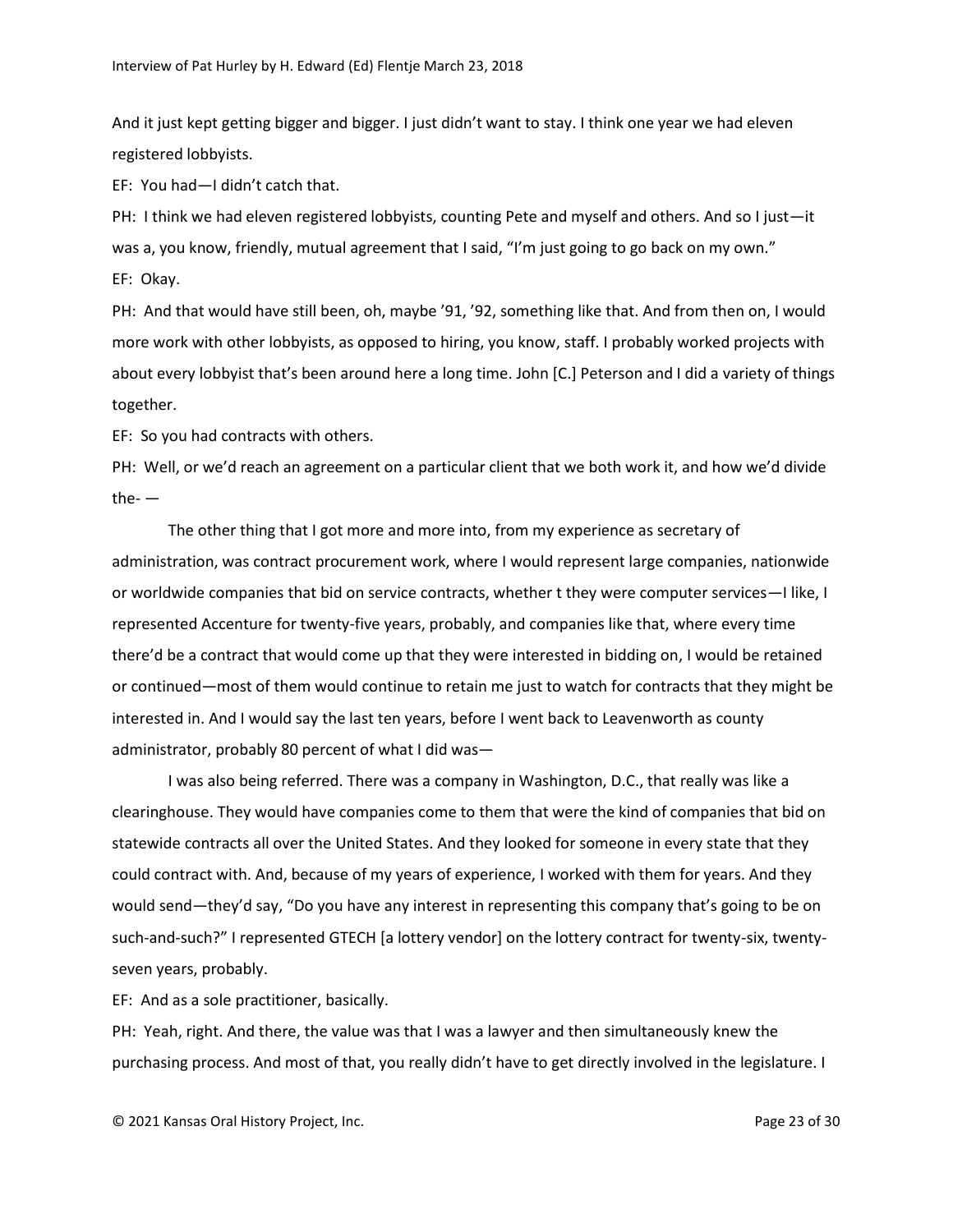mean, I'd be involved every session with one thing or another, but I didn't like to take a whole lot of little stuff. I was always more interested if not on the contract stuff, on big statewide issues, if I could get it, you know, into the—

EF: Not that different than working for a governor and strategizing.

PH: That's right. Yeah, really, mm-hm. Yeah, I just believe you should have a strategy for everything, to be successful. And that's why you—I was never offended, and wouldn't to this day be offended, if I went to a legislator and said, you know, "What is your position on this particular issue?" You know, if they said, "Well, one, you better learn in a hurry if you're in this business"—if they said, "I'm undecided," don't count them as anything other than that. Don't think they're a yes until they tell you they are.

But, you know, the other thing is that I would rather have an unequivocal "no" so that I know I don't have to work on that legislator, and when I say "work," again, I try to work from the grass roots up on anything that I can. You know, I'm not going to persuade them as much as their constituents are. EF: Yeah. My impression early on, say, with Jordan Haines or McGill, that you would—obviously, McGill would work one side and you would work the other side. Is that accurate?

PH: Well, our approaches were probably different in the sense that Pete was much more the politician, and so he'd—whether he'd call in favors or whatev- —however he would do it, because he went back so far with them. My approach was much more—while I knew them, I wouldn't—I don't know that I've ever "Would you"—

EF: "You owe me this."

PH: Well, I'd never say that. But I don't know that I'd even say, "Would you support this?" There'd be a reason. You know, "Here's why this is good"; "This is good for your constituents because" whatever. So kind of—I don't know. I mean, we got along fine, Pete and I, but our styles were certainly different.

EF: It sounds, just based on what you've said, if you had a niche, it sounds like legislative strategy. PH: Really.

EF: And state strategy.

PH: Yes, absolutely. I would agree with that, that I just—and I keep saying, you know, it's the lawyer training, but, you know, that's how you try cases. I mean,—and my experience here is that that's what passes stuff. You better figure out—you know, when you've done it so long—I could sit in a committee, (1) I would already know, you know, the general inclination of every member of that committee on any particular issue. I mean, not just ideologically but even down on the merits of the issue. And, you know, I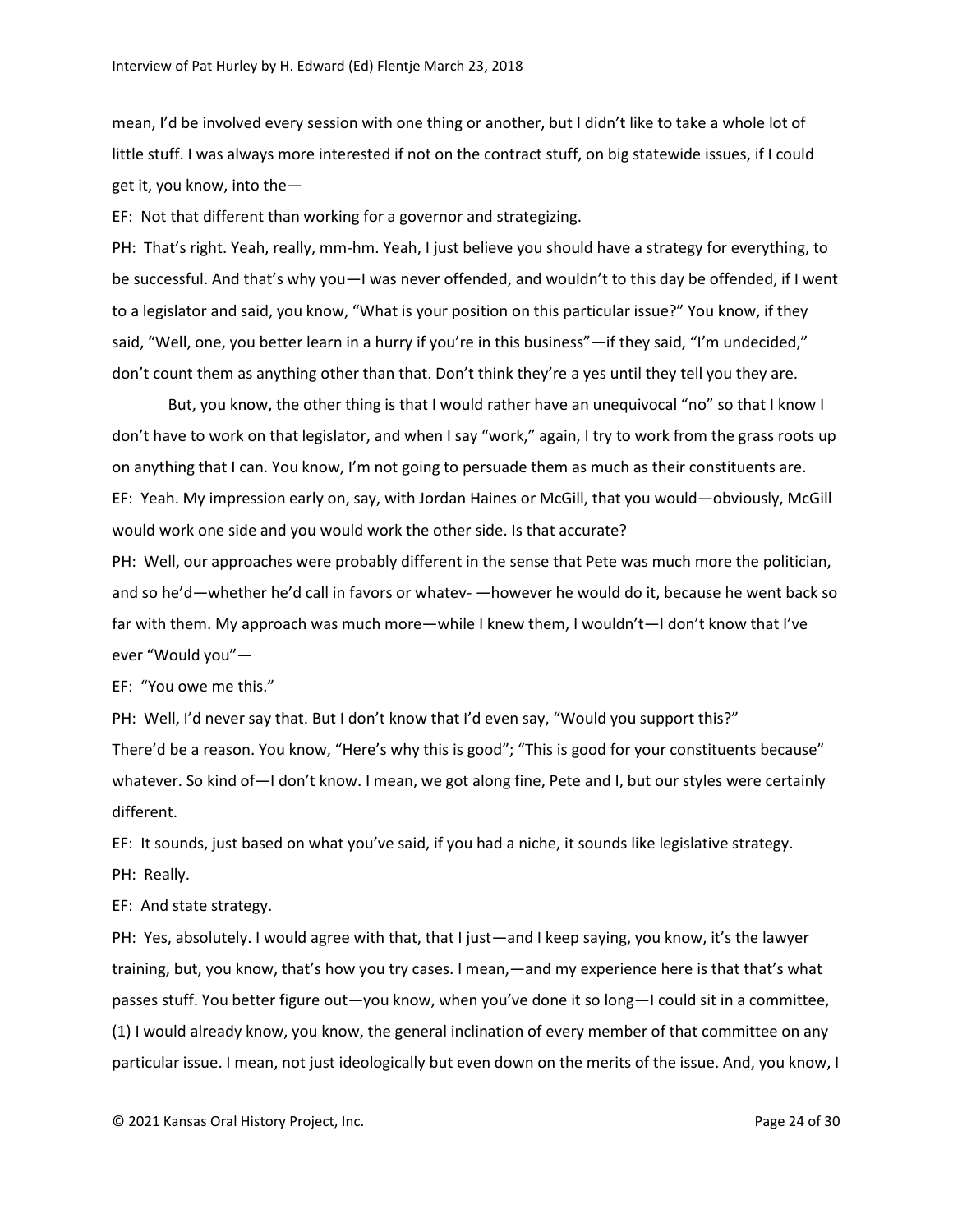used to leave committees a lot, or I wouldn't be there, or the common joke used to be "Something big must be going on today because Hurley's in the Capitol." But I didn't need to—because of the way I approached things—I just had a good sense of if I put it together strategically, the right way, and know that I've got support locally or organizationally or association wise or whatever—whatever your resources are, that that's how it was going to get passed.

EF: Did you turn away business?

PH: Yes. I would never represent a tobacco company, for example, even before I passed the increase. My wife's a nurse. I'm absolutely convinced that—my mother and my sister had cancer, and I just wouldn't. Religious reasons. I'm Catholic. I wouldn't take certain issues. Growing up, I had seven priests that were relatives, so I was always looking over my shoulder. But, yeah, there—I'd never promote anything on the death penalty side, for example.

EF: I'm going to shift gears again.

PH: Are we still on?

EF: "Is the tape still running?" I think it is.

You get to 2011, and you shift gears.

PH: Mm-hm.

EF: And, you know, I did go back and look, and you were still representing a number of organizations in 2010, '11.

PH: Right. Yes.

EF: You had, I mean, thirty years of experience,—

PH: Right. Yes.

EF: —success. What was going on?

PH: A couple of things. One of the things I've learned in this business, and it's pure politics, is—and probably I benefited from it like others have when I left Governor Carlin, and he was still governor for three years—you know, what—particularly companies or industries or whatever outside of the state itself, and maybe within the state that are sophisticated about how politics works is kind of the crassest question that they ask themselves is, "Who's closest to this administration?" And probably their—as I said, I'm sure—probably I benefited the three years that John Carlin was still governor, because, you know, it would be common knowledge that, well, Hurley is as close to him as anybody. I didn't ever ask him to do anything, but I also, because we remained so close, I knew what issues he was interested in and so forth.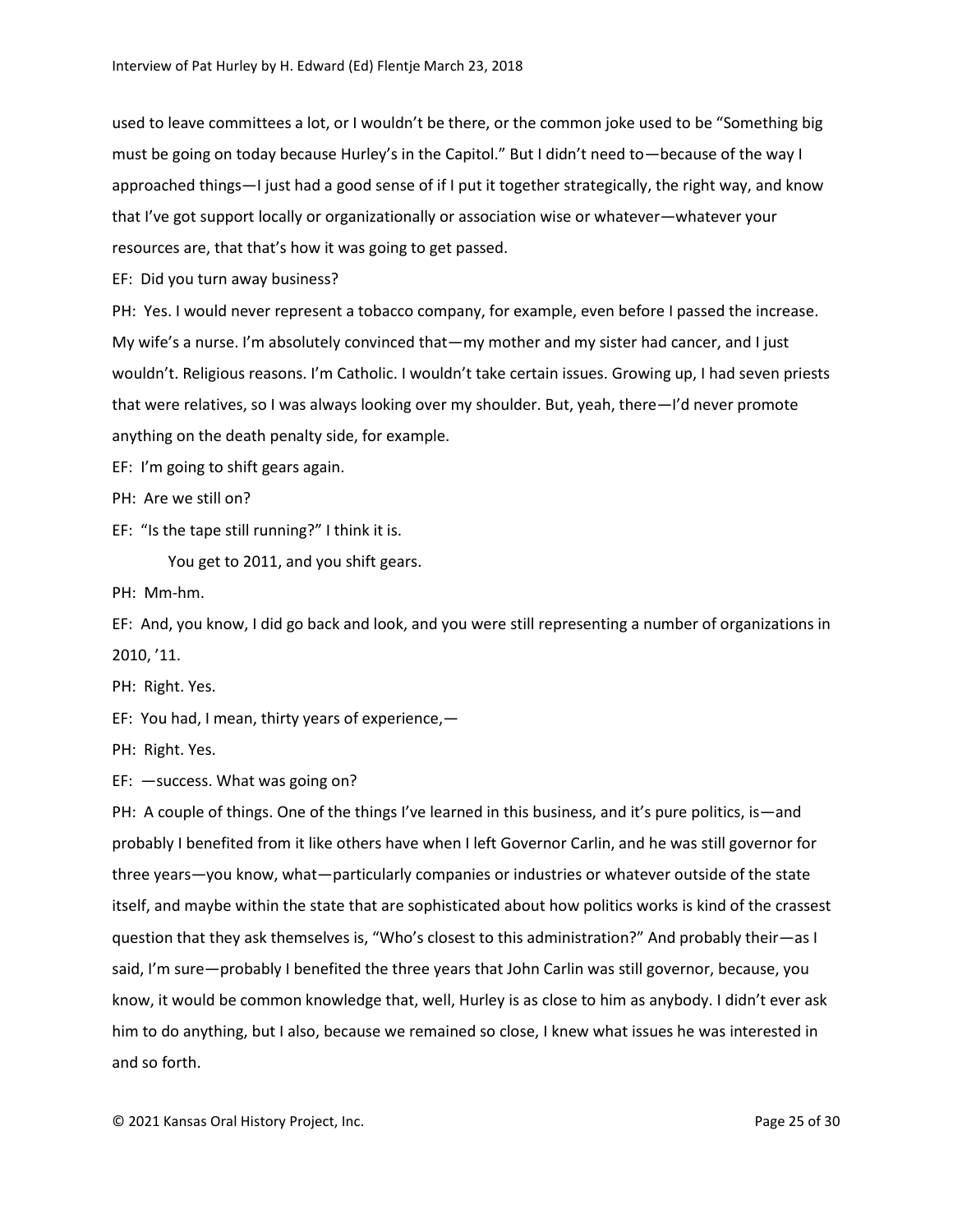And so with the change of administrations from the 2010 election, I began having some clients that I had had for years say to me that "we think we need to get representation from the administration that's going into office." That did not occur to any great adverse effect when Governor Hayden came into office or Governor Graves came into office. But anyway, I started getting some of that.

But then the other thing that simultaneously occurred was that I was approached by—whether I would—

## EF: That you were?

PH: I was approached actually by—you wouldn't know Clyde Graeber. He had been a legislator and a variety of things. And he was on the County Commission in Leavenworth and called me literally and said, "We're looking to hire a county administrator. Would you have any interest?" And, of course, my roots being there and all, and—anyway, long and short of it, I had a couple of meetings back there and thought, Well, yeah, you know, I'll do that. So I did it for five—so I left here for five years, and I worked out arrangements for the first two or three years with different people that—with clients that I had had for some time, to do cost sharing and that I would assist them. And I was allowed, under my contract with Leavenworth County, to do other stuff as long as it didn't interfere with—not be over here constantly, but particularly contract type work, even though I may have reached an agreement with somebody to share with me Company X if they needed assistance in the future on bidding on something. I was allowed to do that, and I did some of that. And I've gotten back into that since I EF: You didn't sign up as a lobbyist at all.

PH: I always did, every—even though they weren't directly in the—now they're talking about requiring it, but I always registered for every contract procurement company that I represented. I just didn't ever want to be questioned about it.

And the stuff that I did when I was still in Leavenworth—I had two or three times where—well, one of them was a company that I had represented twice previously over the years, and they had gone to someone else, and in the course of discussions with that person, then, they realized, "Well, yeah, Pat Hurley is still around, still alive," whatever. So I went to a couple of meetings with them, only to discuss, you know, how are you going to bid it and so forth.

What I used to do is go through the procurement process. I mean, I would go with the company right to the table. I'd often ask questions of the state represen- —I don't mean legislative representatives but agency folks. You know, it's just a dialogue. It's a competitive bid process. In fact, we wrote that law when I was secretary because the low-dollar bid—you know, statute—wasn't working on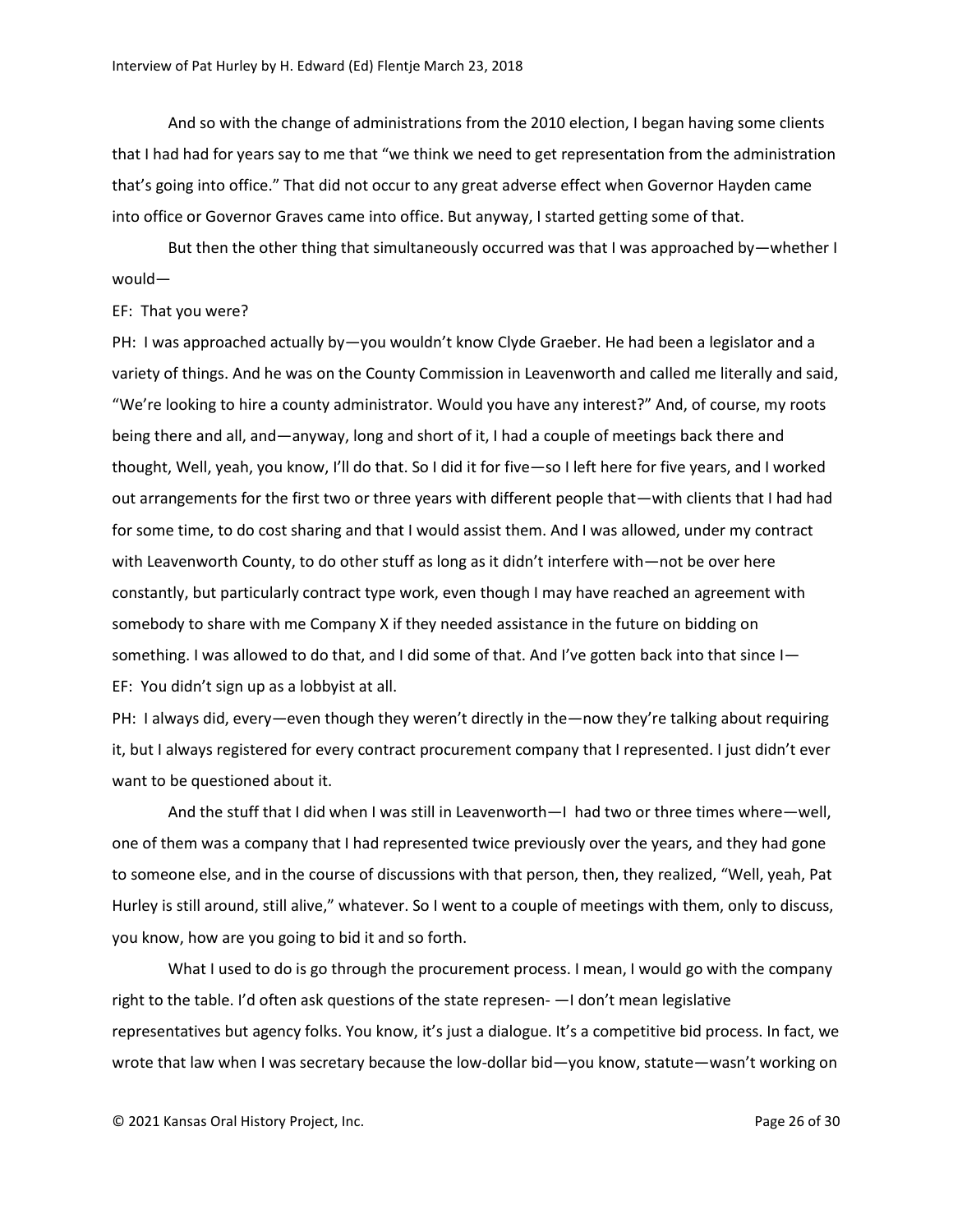a complex bid for a software system or something. I learned that very quickly when I had somebody with three employees and a little tiny company tell me they were going to bid and they were going to lowball it on some big multimillion-dollar contract and that if they didn't get it, they were going to hold a press conference in the rotunda. And I said, "Go ahead and hold your press conference, but you've got to be qualified."

And you had write these incredibly long RFPs [requests for proposals] as a result, and so we passed the procurement statutes, which is a different set of statutes from the low-dollar bid one, and it's worked really, really well in that you write a pretty generic RFP and then all the dialogue goes on between the state and one or more bidders. So I just got more and more into that.

EF: Back on Leavenworth County, as you look back on your five years there, how would you characterize that line of work?

PH: Well, I enjoyed it, probably more because I was from there and still knew, you know, so many people. And almost everybody that was in local government, I knew. Even if they were another generation after mine, I knew them, the families. At the end of five years, I told them I didn't want to renew the contract. I was on annual contracts, and the primary reason was that local government is different enough that it's—it can be frustrating in that commissioners get calls. They want something done that's not on the agenda or on the order of—I tried to establish a whole lot of processes, again. You know, "Here's how we ought to be doing roadwork"; "Here's how we ought to be doing" this, that and the other. "Great idea. Adopt." You know, "This is how we'll do it." And then I don't know how many times a commissioner would come in and say,—

EF: I was wondering if your ideas on centralizing administration—

PH: Yeah, yeah, very much. Well, we established the rules, but then what happens—and, you know, I understand local politics, but I don't know how many times a commissioner would say, "Well, I know it doesn't meet the criteria, but, you know, I got a call from a guy I've known forever, and, you know, they had to get everybody to sign up on this particular road for us to do it, they're short two, and can't we do it?" I said, Well, where's it stop, then?

And I had to be so careful because the press was at every meeting, and I was very conscious of not wanting to embarrass a commissioner, you know, with the headline that said they wanted us to go violate our own policy. And then it got very political, for a variety of reasons, among the commissioners, and I saw it was going to get worse, and I just said, I don't want to do it anymore.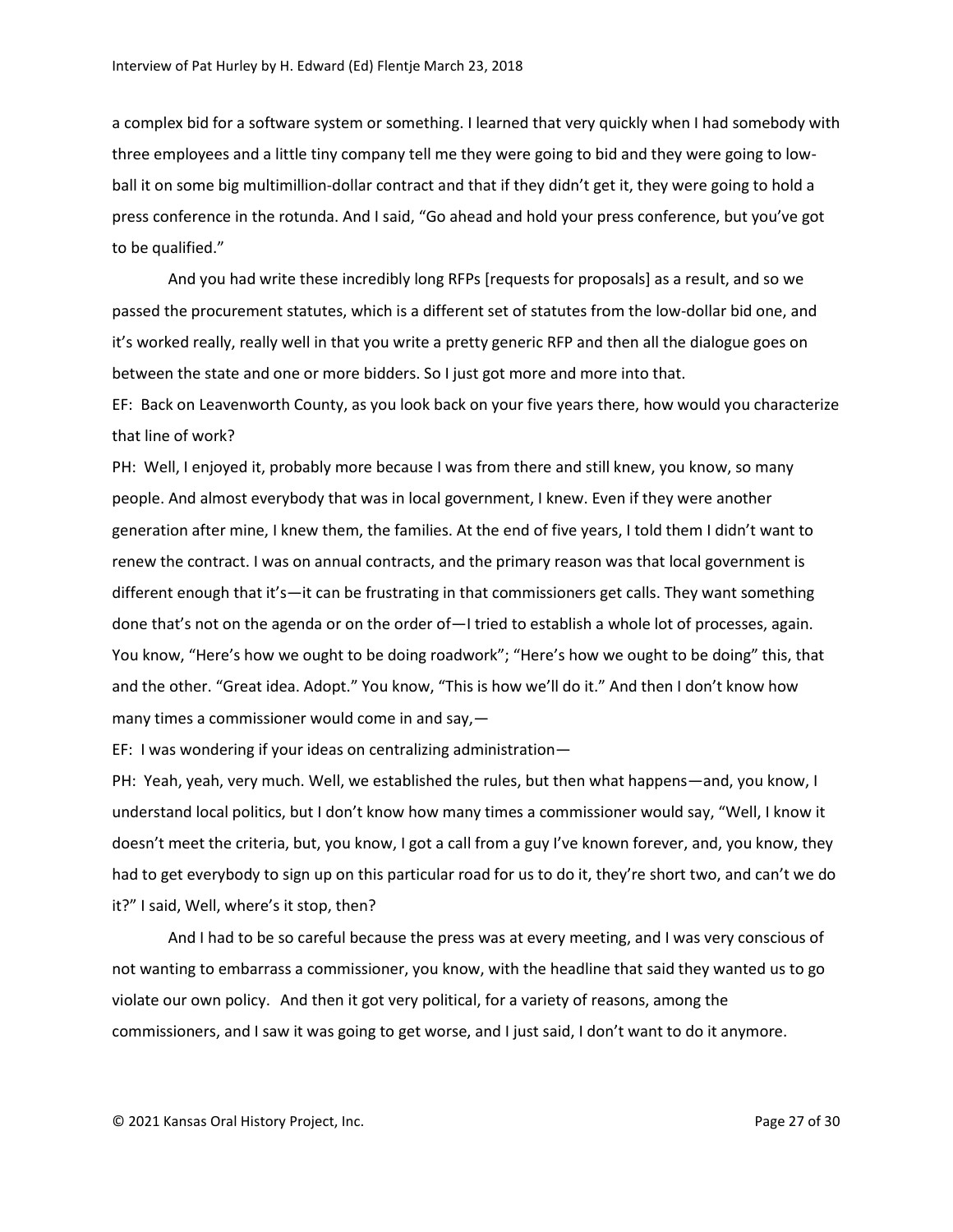EF: Well, kind of a wrap-up: You've been able to watch mostly state politics, state government for we're going back forty—

PH: That's right, yeah.

EF: —forty-five years. Obviously, a lot of change in that time frame. How do you assess all this? Is it—I mean, you've been able to work through it probably as well as anybody. Obviously left it for a while here recently, but—

PH: Yeah. The biggest change that I say I would observe over all those years and decades is—and it's true in Congress, it's true here, probably in most states—is there are such deep ideological divisions that drive the voting patterns on major policy, and there's just absolutely no give and take, no compromise. It has improved a little, it appears, here by the change and makeup of—and as I think I said at the beginning, maybe at lunch—you used to work across the aisle, easily. And no hard feelings at all. Nobody held grudges. Some of the people I respected most that I came to know were on the other side of the aisle. But you could talk to them about anything, and they were reasonable, well-educated and well-intentioned. And that changed for a while here, in what I view as bad policy was made, significantly bad policy. And then it kind of began to change back again. You know the issues I'm talking about.

But I see it even worse at the congressional level. And, of course, the big difference there is that they aren't bound to balance the budget, and it's just unbelievable to me that, well, they just keep spending and spending. I have my own strong views on the tax policy changes, and I anticipated what was going to result from those and did. And it's going to take a long time—

And then we've got the courts. That's a split that doesn't work well, in my opinion, in that—you know, the courts aren't—it isn't their responsibility—I don't mean legally, just by the nature of their job—to make fiscal decisions and decide how you fund things. And if you look only through the prism of "well, everything's got to meet these two standards, regardless of cost," is there ever an end to that? And then the legislature—you know, it's up in arms about it, and—

EF: I'd be interested in any comments you might make on it. You may not want to. In '94, Democrats lost fourteen seats in the House. They lost—

PH: And that's after they had been in the majority?

EF: Actually, it's two years after that.

PH: Okay.

EF: That was when Graves was elected, but I think Bob Miller was put out of the speaker's job. Democrats lost two congressional seats. Didn't lose. Lost one, and Jim Slattery vacated his seat to run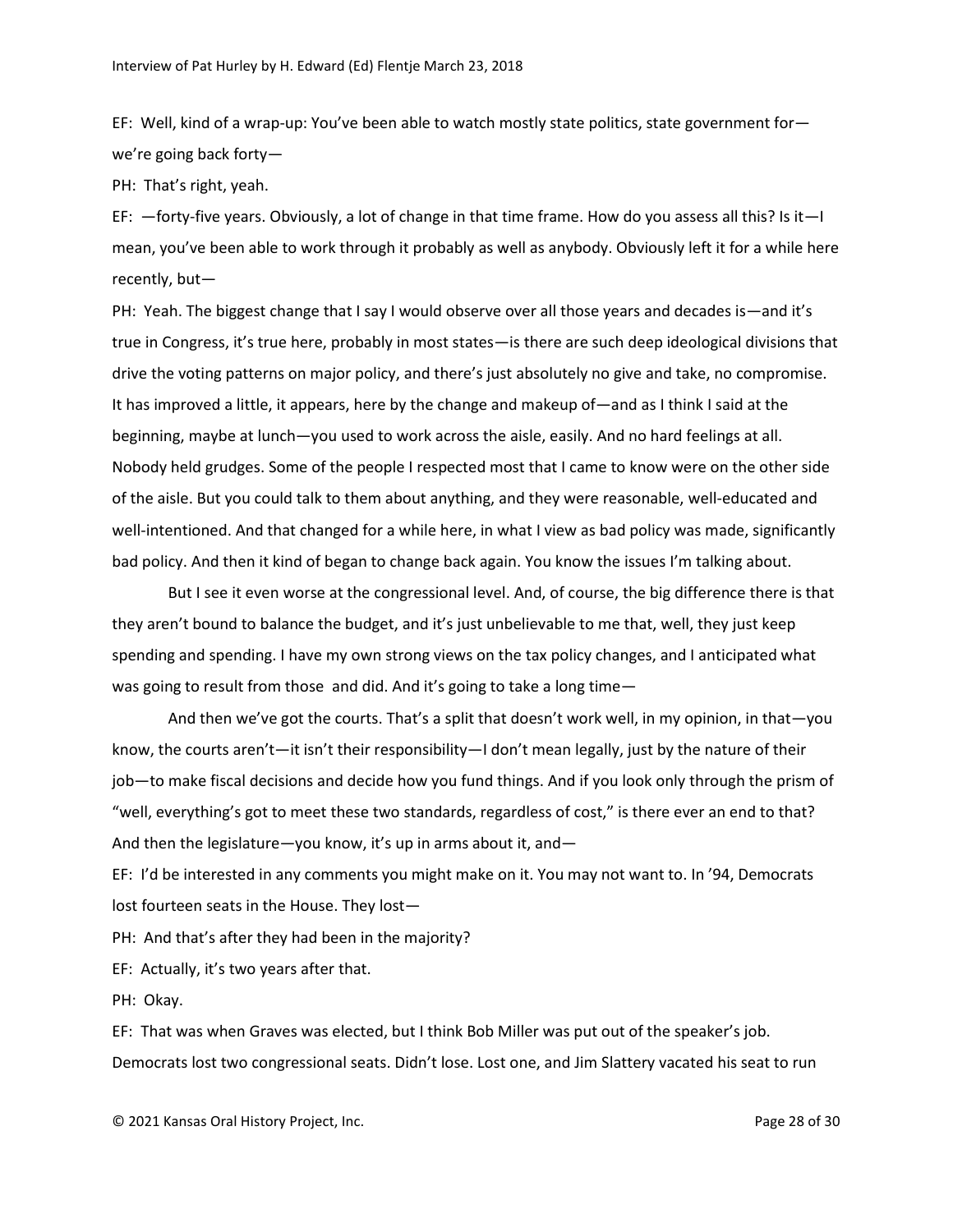for Congress. They lost those seats. And then 2010, Democrats lost fourteen more seats, to the point where the Republican majority in the House is 92-37.

PH: Yeah, well, we could go a long time more.

EF: What—

PH: I have some very strong views on-

EF: I mean, the early years, we're talking about—you mentioned 21-19 in the Senate.

PH: Mm-hm, mm-hm.

EF: The House flips twice in about a fifteen-year period. It was a competitive time.

PH: Yeah. Yeah. I think they were—

EF: Interpret this for us.

PH: Well, I think—it was always my opinion, right or wrong—and certainly, you know, no proof of it but when we took the majority in '77 and '78, the Democrats in the House, I thought that was more a reflection of post-Watergate than anything, right or wrong, because that happened around the country. And then particularly because it flipped back to I think the exact numbers. I think we went from 53 to 65, and then I think back to 53 two years later. Now, I know that some of our incumbents didn't work as hard as they should have and all that, but, still, this is a very, very Republican state, and always has been.

Amazingly, we have elected a lot of Democrats as governor, but it's a difficult state for a Democrat to run in, period. Jim Slattery and I are very, very close friends. And I remember Jim always saying that when we lost the 5th Congressional District—and he picked up all the way down to the Oklahoma border and over the Missouri border—how much more difficult that district became because, you know, there had been pockets of the state that were heavily—you know, used to be Sedgwick County. If you're running as a Democrat for governor, you counted on carrying Sedgwick County because of the heavy concentration of labor down there, more than anything else.

That's changed significantly. The whole ideology of the county has shifted, seemingly to me, pretty signif- —much more conservative than it was. Now, whether that's the absence of the large labor influence or not, I don't know. But truly you counted on carrying Sedgwick County. If you had a chance as a Democrat, you counted on carrying southeast Kansas.

If you went back in history, I don't know when you'd find the last—until recent years—a Republican senator from Crawford County. Jim Barone was the last Democrat senator from—aside from the particulars, the thing that—this will get me in trouble if I'm in the—anybody reads this—I think the Democrat Party in the state of Kansas, to the extent to which it has or had the potential to win elections,